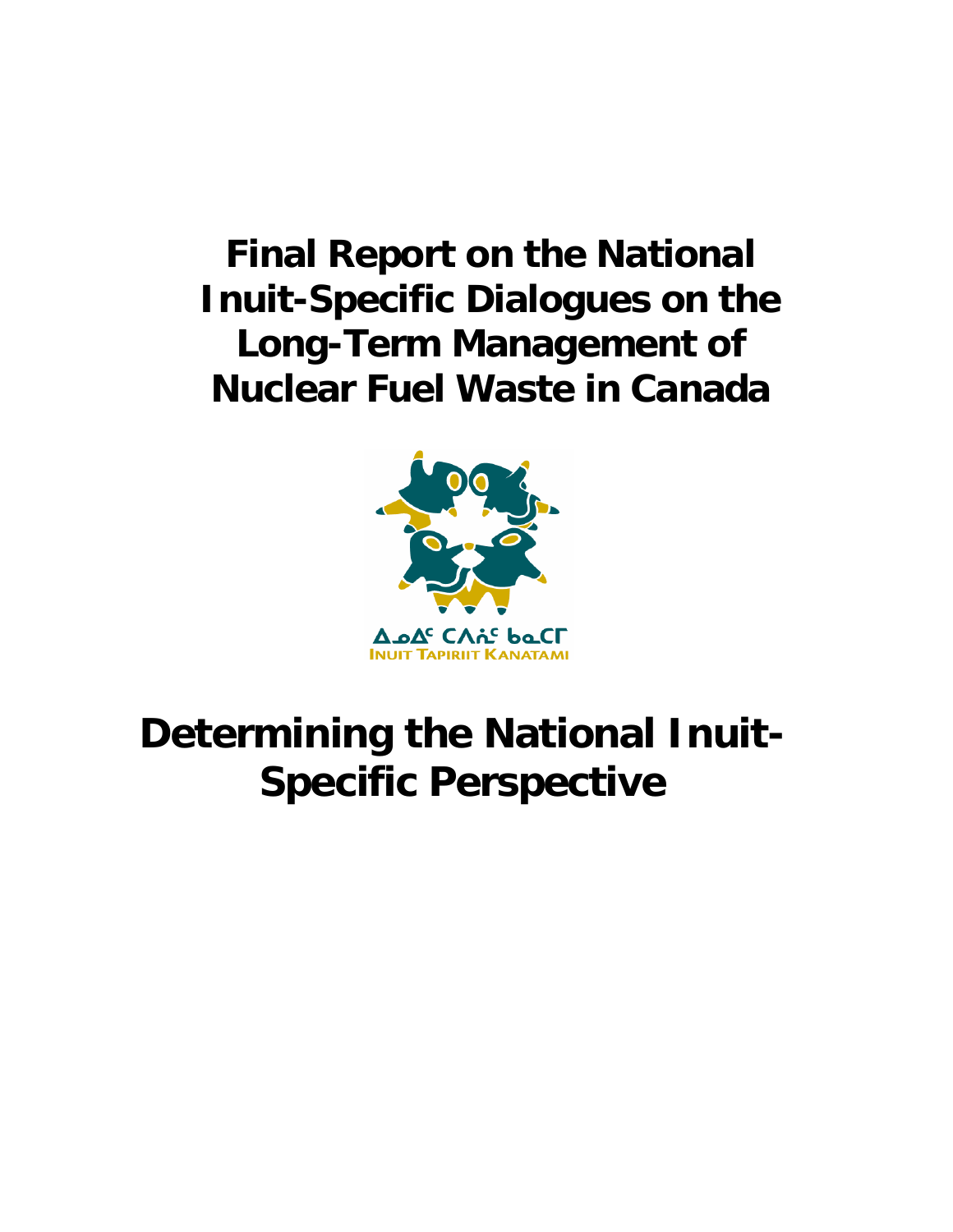| <b>INTRODUCTION:</b>                                                                                                   | 3                       |
|------------------------------------------------------------------------------------------------------------------------|-------------------------|
| DESCRIPTION/LOGISTICS OF THE DIALOGUES                                                                                 | $\overline{\mathbf{4}}$ |
| <b>FINAL RECOMMENDATIONS/COMMENTS (LISTED BY INUIT LAND CLAIMS</b><br><b>REGION</b> )                                  | <u>5</u>                |
| <b>CONCLUSION</b>                                                                                                      | 13                      |
| <b>RECOMMENDATIONS/COMMENTS ON ALTERNATIVE ENERGY SOURCES IN</b><br><b>CANADA:</b>                                     | 15                      |
| APPENDIX A: EXPERT PRESENTERS FOR THE NATIONAL INUIT-SPECIFIC<br>DIALOGUES ON THE LONG-TERM MANAGEMENT OF NUCLEAR FUEL |                         |
| <b>WASTE IN CANADA</b>                                                                                                 | 17                      |
| APPENDIX B: EXPECTATIONS AND COMMENTS BY THE PARTICIPANTS                                                              | 19                      |
| <b>APPENDIX C: PRESENTATIONS</b>                                                                                       | 23                      |
| <b>APPENDIX D: NTI RESOLUTION</b>                                                                                      | 36                      |
| <b>APPENDIX E: ICC RESOLUTION (JUNE 1977)</b>                                                                          | 39                      |
| <b>APPENDIX F: ACRONYMS</b>                                                                                            | 41                      |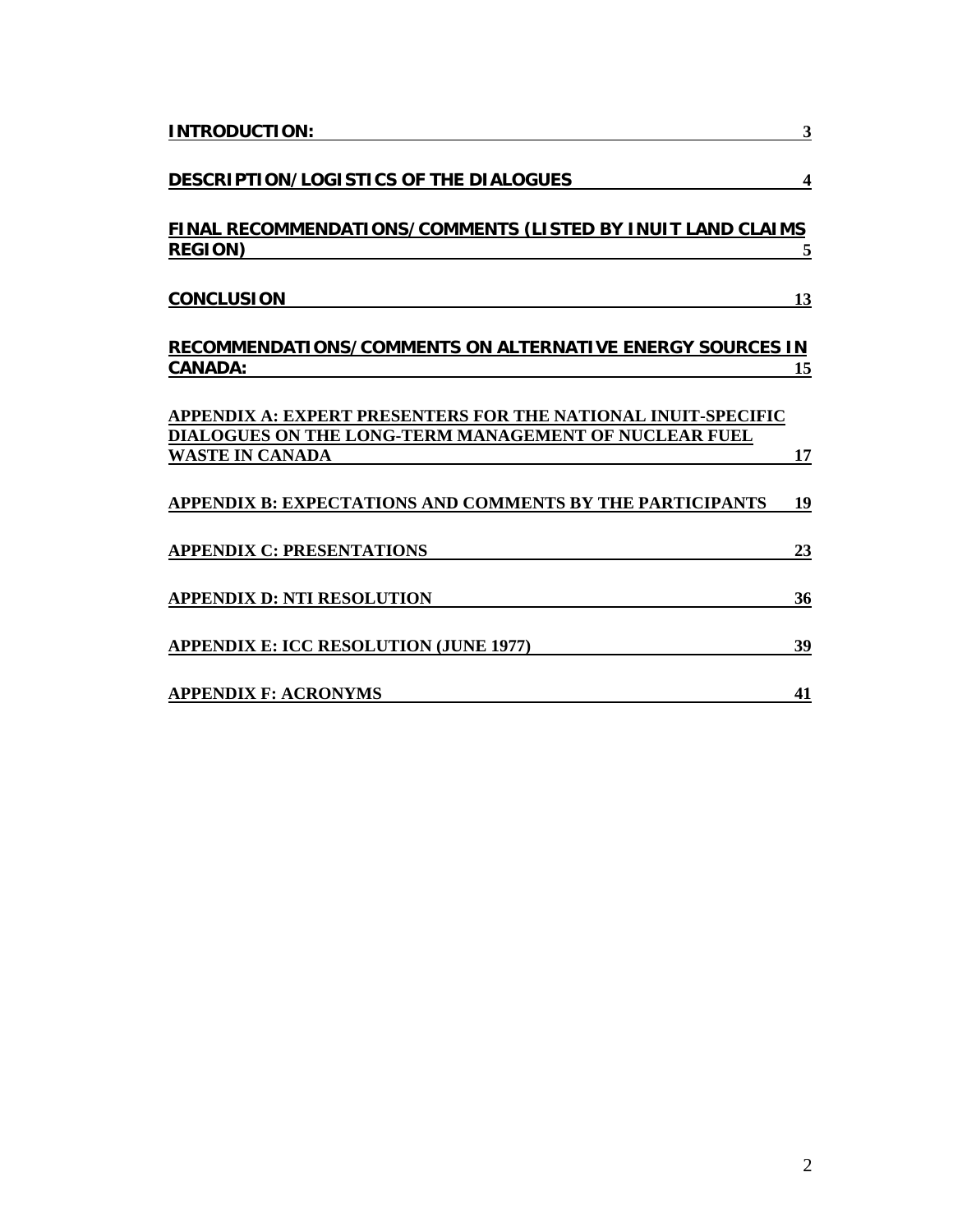### **Introduction:**

On November 15, 2002 the Nuclear Fuel Waste (NFW) Act was brought into force by the Federal Government. The NFW Act was passed to confirm that the Government of Canada was meeting its responsibilities regarding the Long-Term Management of Nuclear Fuel Waste and set in motion the processes necessary for the successful implementation of the Act. The NFW Act was developed as a result of extensive consultation with the public and stakeholders by the Government of Canada in 1996 and 1998. In 1998 the Government of Canada Response to the Seaborn Panel, the Government further included that it would undertake a participation process for Canada's Aboriginal peoples.

In discussions with the Nuclear Waste Management Organizations (NWMO) and Natural Resources Canada (NRCan) representatives, ITK staff members had underlined the fundamental importance of Inuit becoming involved in the formation and development of management options that are required by the Nuclear Fuel Waste (NFW) Act. It was expressed that it is essential that a comprehensive public dialogue with Inuit is conducted in order to develop long-term management approach options, which will be included in the NWMO submission to the Minister of Natural Resources Canada on November 15, 2005. It was furthermore stated that it is of great importance that this dialogue takes place in a relevant, meaningful, and culturally appropriate way that takes into account the remoteness, as well as language needs of Inuit communities that must be consulted throughout this process.

In the past, Inuit have been opposed to the Long-Term Management of Nuclear Fuel Waste in the Canadian Arctic. The need had remained, however, to dialogue with and educate Inuit regarding the possible benefits or effects that will accompany the Long-Term Management of Nuclear Fuel Waste. Of particular interest to Inuit is, for example, the risk of transboundary problems associated with the Long-Term Management of Nuclear Fuel Waste. In order to put together the Inuit perspective on this matter, ITK held dialogues in the four Inuit land claim regions (Nunavut, Inuvialuit Settlement Region, Nunavik and Nunatsiavut). As a result, ITK proposed and is currently in the final stages of a three-year national dialogue process within the four Inuit Land Claims Regions on the issue of the Long-Term Management of Nuclear Fuel Waste in Canada, as mandated in section 12(7) of Bill C-27. These dialogues took place in the following locations.

| $\overline{1}$ . | Iqaluit (Nunavut)                     | $\sim$ 100 $\mu$ | November 9-10, 2004  |
|------------------|---------------------------------------|------------------|----------------------|
| 2.               | Inuvik (Inuvialuit Settlement Region) | $\sim$ 100 $\mu$ | November 17-18, 2004 |
| 3.               | Kuujjuaq (Nunavik/northern Québec)    | $\sim$ $-$       | January 27-28, 2005  |
| 4.               | Makkovik (Nunatsiavut/Labrador)       | $\sim$           | February 9-10, 2005  |

Throughout these national dialogues, ITK staff emphasized to the participants of each of the regional Inuit-Specific Dialogues that ITK does not endorse any of the proposed approaches to Nuclear Fuel Waste management. Rather, these dialogues were intended to provide Inuit in Canada with information on the issue of the Long-Term Management of Nuclear Fuel Waste, as well as to ensure that Inuit can have a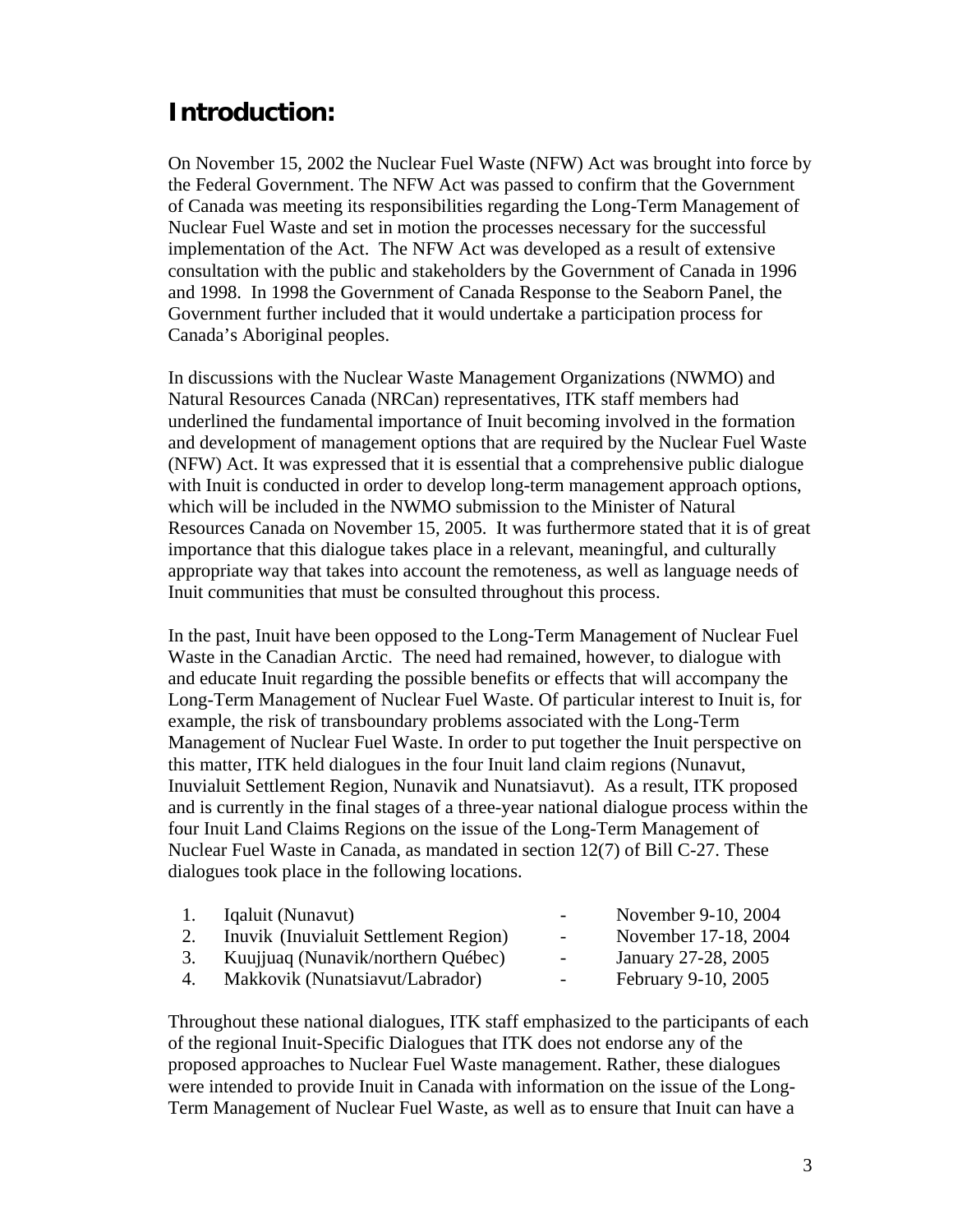voice in the dialogue process, which is currently in its final stages. This stance was adopted to act in tandem with the already existing resolutions that were issued by both the Inuit Circumpolar Conference (ICC), in 1977, and in 1997 by Nunavut Tunngavik Incorporated (NTI) on this subject matter. These resolutions (please see Appendices D and E) outline ICC's and NTI's opposition to the storage/disposal of any type of chemical, biological and specifically nuclear waste in the Arctic.

It is important to note here that clear overlaps existed with regard to the information provided (please see Appendix B for the presentations provided at each of the Inuit-Specific Dialogues) at the National Inuit-Specific Dialogues and the expectations participants had of these dialogues. It is, however, also important to note that some questions, expectations and comments, although on related subjects, did fall outside of structure of these dialogues (see Appendix A) as no information on the subject of the Long-Term Management of Nuclear Fuel Waste in Canada had previously been available in the four Inuit land claims regions prior to the dialogues which were conducted by ITK staff during the 2004-2005 term.

### **Description/Logistics of the Dialogues**

Throughout 2004-2005, ITK, with the help of the National Task Force Members of the Inuit land claims organizations, has been actively engaged in the organization, coordination and execution of the National Inuit-Specific Dialogues on the Long-Term Management of Nuclear Fuel Waste in Canada.

The four Inuit-Specific Dialogues were very well received in each of the Inuit land claims regions. The participants of each of the dialogues were happy with the level of relevant information that was provided (in the form of information packages and expert presentations that were held during each of the Inuit-Specific Dialogues) on this subject, the translation of the documents provided, as well as with the general coordination that was necessary in order to conduct these dialogues effectively and efficiently.

Difficulties did, however, arise with respect to the logistical arrangements of the NWMO experts. Although the meeting dates and locations were provided by ITK staff to the NWMO well in advance of the dialogues taking place, it appeared that the majority of the NWMO representatives that presented at these dialogues were not provided with a great deal of time to prepare nor to make their personal travel and accommodations arrangements.

The particular problems experienced can be seen as directly resulting from the NWMO's inability to take the northern situation into consideration when planning their upcoming activities. Weather, length of travel and the size of a community that is being visited for the purpose of these types of meetings must always be taken into consideration when attending or planning such meetings. This unfortunately also resulted in a perceived lack of sincerity on the part of the NWMO by dialogue participants.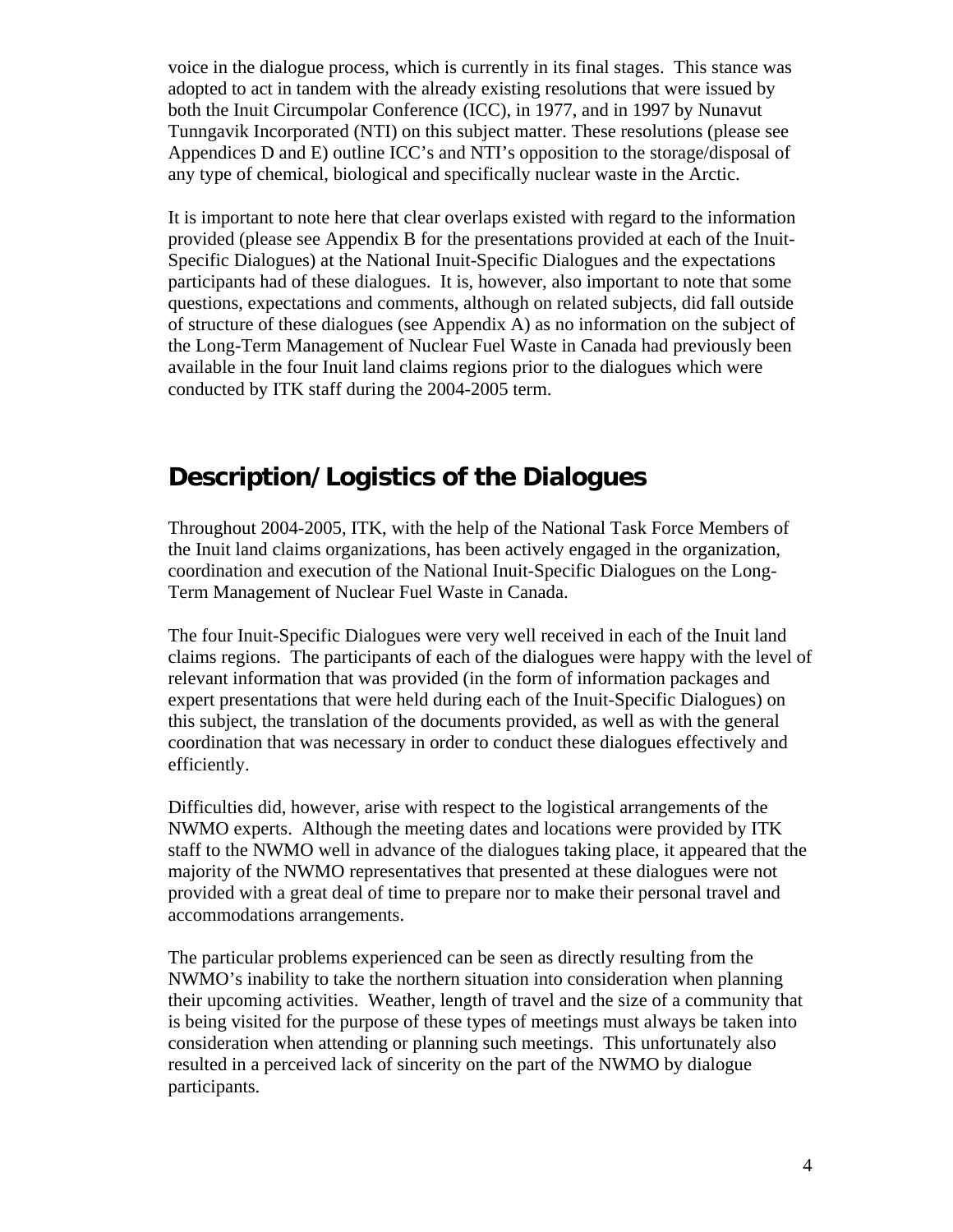### **Final Recommendations/Comments (listed by Inuit Land Claims Region)**

The discussions, which took place at each of the Inuit-Specific Dialogues were extensive and covered a number of areas (the proposed management options for nuclear fuel waste, effects of radiation exposure, transport of nuclear fuel waste, uranium mining, and alternative energy sources) in relation to the matter. As a result of this and the varying influences that guided each discussion within each of the four Inuit land claims regions, the recommendations and comments from each of the regional Inuit-Specific Dialogues are included below.

### **Nunavut Recommendations:**

#### Preamble:

These recommendations are provided with the understanding that they are informal submissions and are not the result of a consultation process that took place within the Nunavut territory.

Not enough time and funding were allocated in order to conduct a formal consultation that would be effective, meaningful and culturally appropriate. In section 12(7) the Act states that they shall consult the general public and in particular Aboriginal people. The meeting that has taken place over the past couple of days cannot be considered a consultation under this act. It does not warrant the provisions under the Act. (see p. 5 of the act) Consultation with southern Aboriginal peoples cannot be understood as consultation with Inuit.

The meeting that has taken place during Nov. 9-10, 2004, was a positive meeting, which has resulted in the provision of information and educational materials to those in attendance.

Attendees present at this meeting specified that they could not provide formal feedback that is representative for their organizations or communities as they have not yet been able to take the information provided back to their constituents. (With the exception of NITI who already has a resolution in place on this matter)

Even if there was funding, it is not a matter for these organizations to take the lead in doing this. It should be the NWMO and NRCan, with the assistance of the Inuit Tapiriit Kanatami, who should conduct meaningful and formal community consultations within the Nunavut Settlement Area (NSA). The regions should not be expected to take the lead. The consultations should be initiated and organized by the NWMO and NRCan with Inuit directing the process. Formal consultations with Inuit should be initiated in addition to the current dialogue process. Meaningful consultations are defined as culturally appropriate, time sensitive, (look at provision of materials, providing them ahead of time, providing maps and pictures as opposed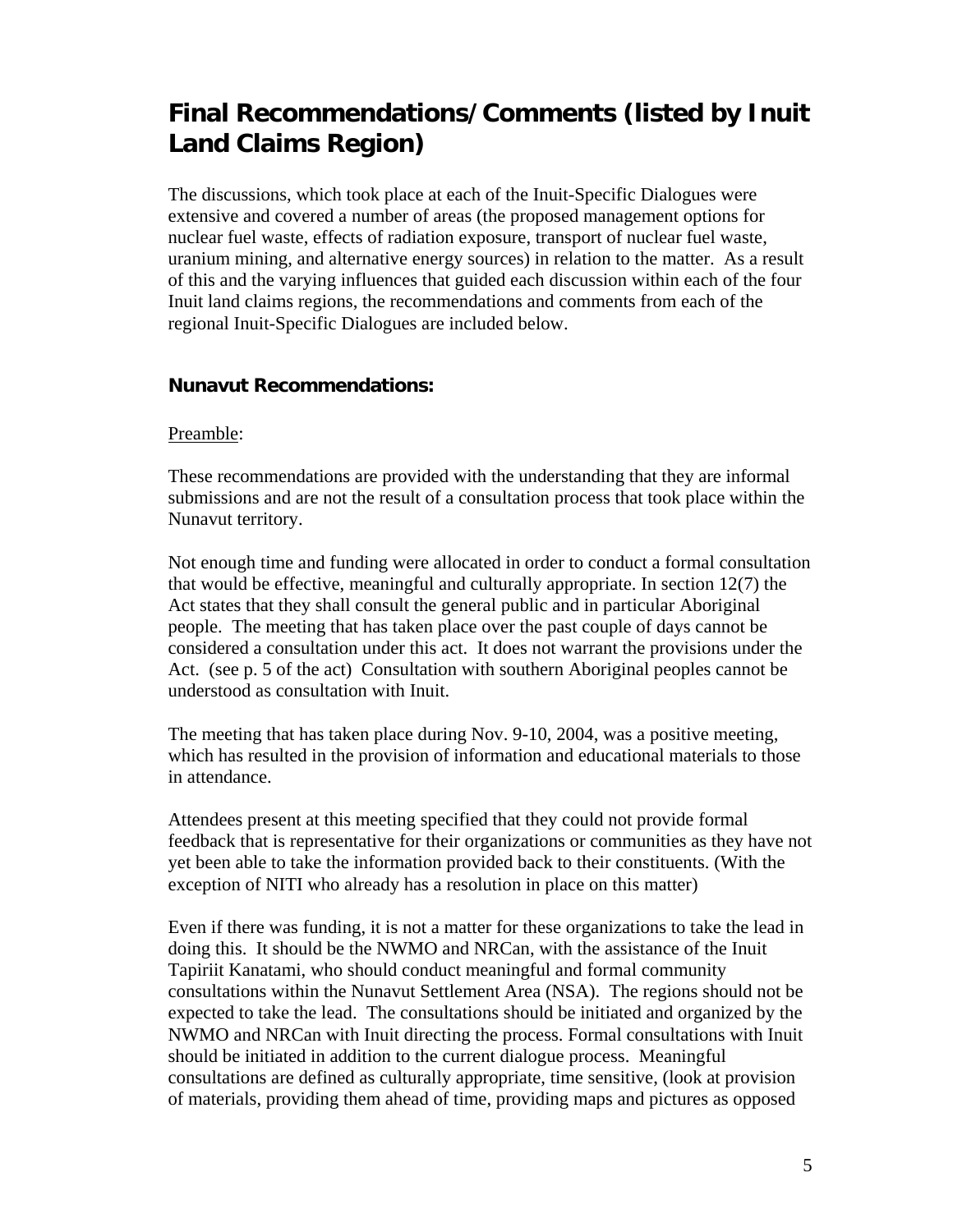to just providing the info and asking for comments – look at methods that would be most useful and beneficial) – prior notification should be reasonable.

This type of process would represent a culturally and geographically appropriate initiative for Inuit to take a formal regional and national position on the matter of the Long-Term Management of Nuclear Fuel Waste in Canada.

Dialoguing with Inuit of Nunavut on the Long-Term Management of Nuclear Fuel Waste with the NWMO prior to November 15, 2005 is important. However, Inuit and other Nunavumiut are citizens of Canada too and have been left out of some of the NWMO processes (such as the Advisory panel, the Scenarios Team and the Ethics panel).

Inuit have values unlike others. Inuit know a lot about the land and the animals on the land. Inuit also have agreements and processes in place that require for Inuit to have a voice.

It should also be recognized that a resolution by NTI does already exist (please see Appendix D), but that it does not prevent the attendees of the Nunavut dialoguing commenting on the L-T Management of Nuclear Fuel Waste in Canada as a whole. However, due to the uncertainties of climate and weather conditions, storage, disposal or transportation of Nuclear Fuel Waste in Nunavut is not acceptable now or in the future.

#### Specific Recommendations:

- 1. The NWMO and NRCan must do more research/risk assessments before actually making a choice on the options for the Long-Term Management of Nuclear Fuel Waste;
- 2. The NWMO and the Government of Canada must take the necessary steps and conduct research to develop alternative energy sources in Canada with the goal in mind to eventually stop the production of Nuclear Fuel Waste;
- 3. To conduct ongoing research on methods of eliminating the hazardous nature of Nuclear Fuel Waste;
- 4. Use a combination of options (Canadian shield but shallower in the ground and keep it accessible – don't fully encapsulate it – reason: may develop technologies to destroy the waste in the future);
- 5. Regardless of the option selected proper consultation should take place across the country to inform the public of what the selected option means – a formal consultation should take place with the public;
- 6. All written materials provided to the general public should be released in the appropriate language (incl. Inuktitut and Inuinnaqtun).

#### Current comments:

• Increased education to the public including and especially in the North is necessary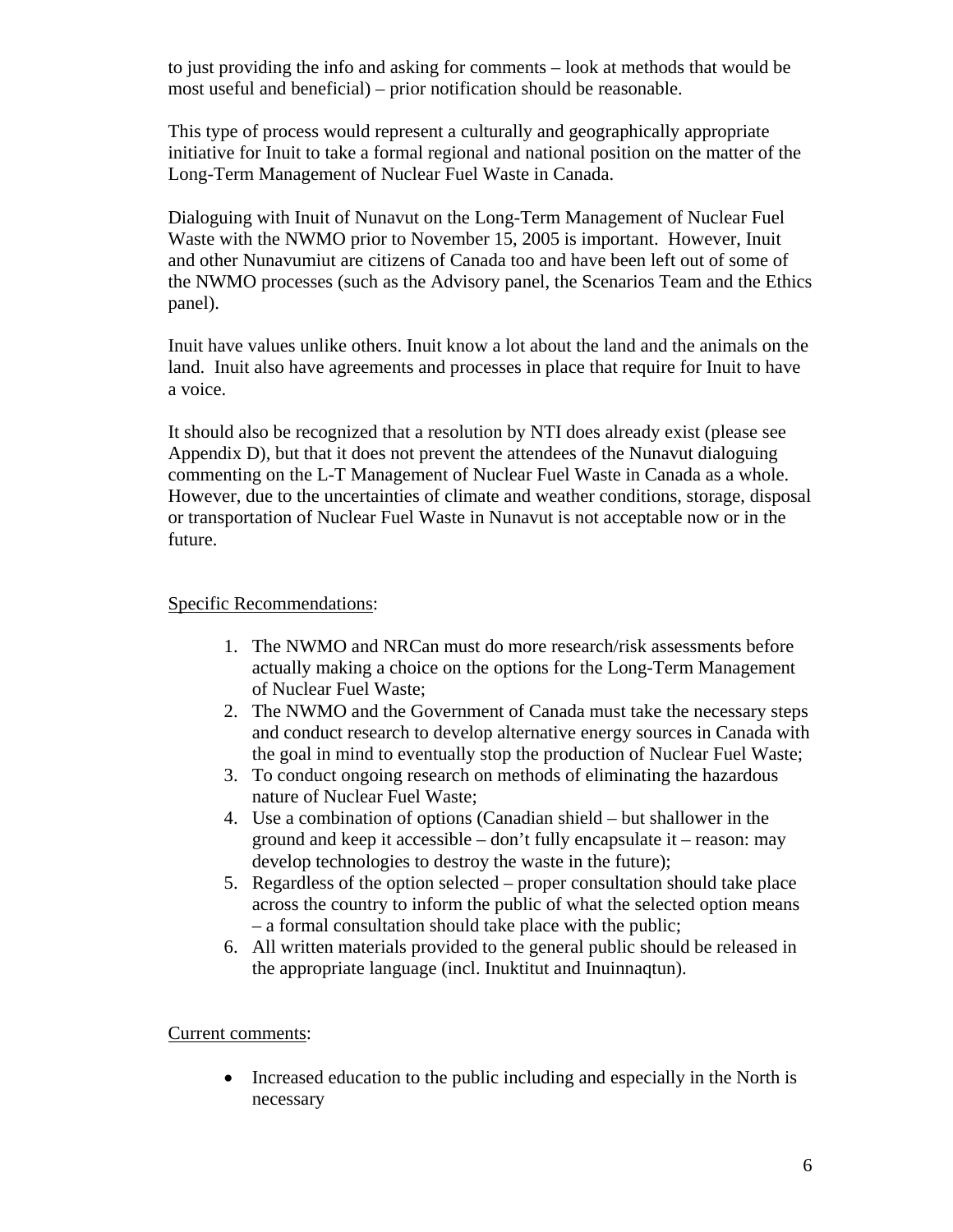- Getting into the logistics of language, education issues, transportation issues – as it applies to community relations/consultations/dialogues – outline difficulties and obstacles regarding the organization of these types of events in the North
- Suggestion of an extended deadline as there isn't enough time to properly educate the public on the issue of the Long-Term Management of Nuclear Fuel Waste
- Traditional land use should be included in the community well being objectives of the NWMO assessment
- Traditional Knowledge (IQ) is important to the nature of the value of human life, wild life, the land, the sea, our ecosystem – in the South food comes from a store – in the North the land is the food source/ecosystem/the land – Inuit will take every measure they can to protect it!
- Consultation regarding each of the proposed approaches has not taken place with Inuit. To date dialogues have taken place, but a consultation has not been initiated. In addition; one dialogue has taken place for 27,000 people. One dialogue in one community is not appropriate consultation in any court of law.
- The Nunavut Land Claims Agreement (NLCA) constitutionally entrenches rights of Nunavut Inuit. Consideration of any economic regions falling within the NSA without Inuit involvement and approval is contrary to the NLCA, which takes precedent over legislation like the NFW Act.

### **Inuvialuit Settlement Region Recommendations:**

### Preamble:

These recommendations are provided with the understanding that they are informal submissions and are not the result of a consultation process that took place within the Inuvialuit Settlement Region.

Not enough time and funding were allocated in order to conduct a formal consultation that would be effective, meaningful and culturally appropriate. Section 12(7) the Nuclear Fuel Waste Act states that they shall consult the general public and in particular Aboriginal (Inuit, First Nations, Metis) people. The meeting that has taken place over the past couple of days cannot be considered a consultation under this act.

It is, however, the case that all present at this dialogue feel that an in depth and fully funded consultation consisting of all 6 communities in the Inuvialuit Settlement Region should take place. Those involved in the current dialogue further feel that a full consultation should include all components of Inuvialuit society.

Further, all activities that affect the Inuvialuit Settlement Region must follow the processes outlined by the Inuvialuit Final Agreement prior to commencing.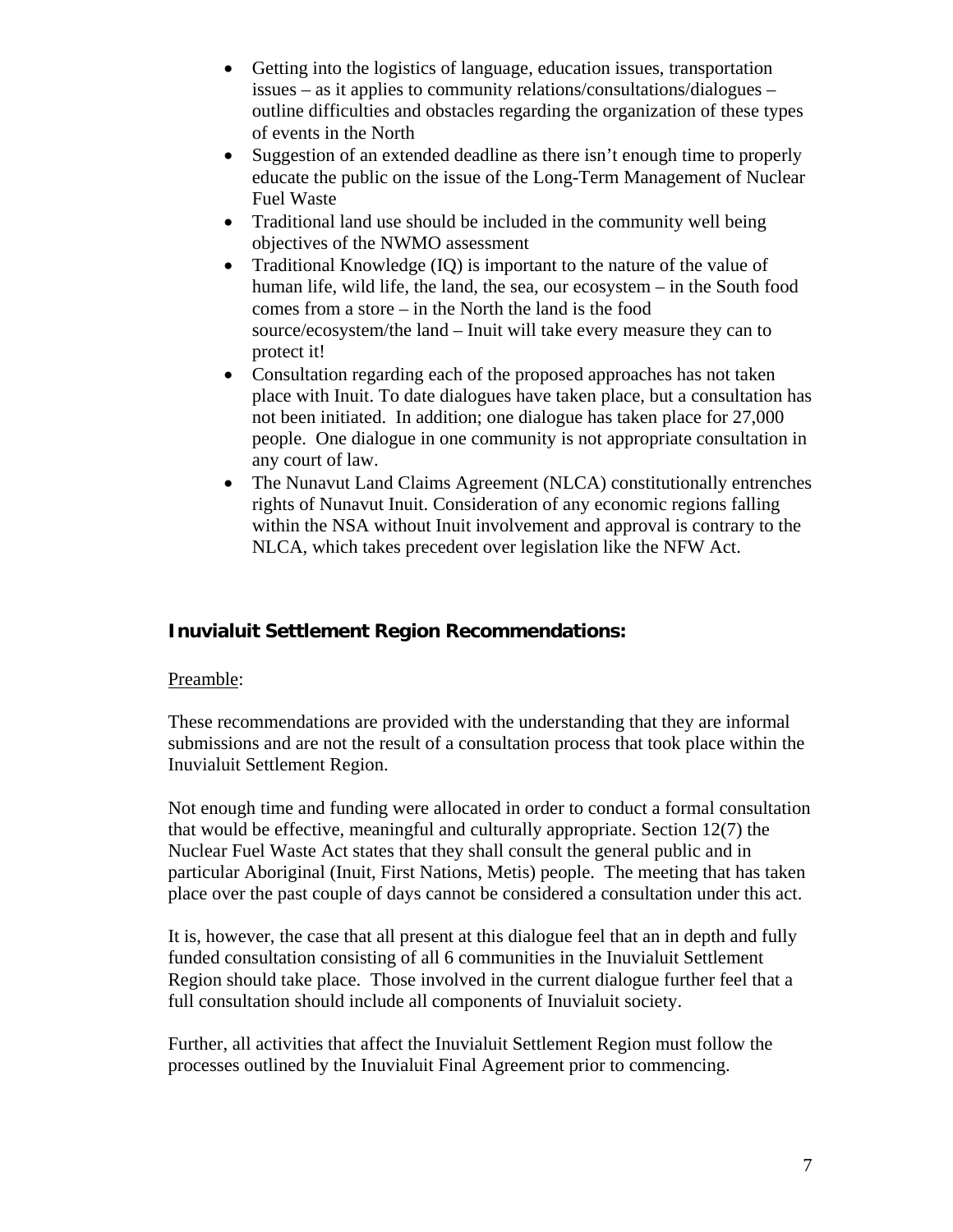Therefore, any activities that do not follow these processes are in contravention of the Land Claim and are therefore illegal in nature.

Regarding the subject of the Long-Term Management of Nuclear Fuel Waste, the attendees of this dialogue took the following positions.

- To shut down existing reactors, stop the production of Nuclear Fuel Waste, and stop any continued production of nuclear reactors until a way has been found to dispose of Nuclear Fuel Waste;
- To keep the Nuclear Fuel Waste at the existing reactor sites near the population centers;
- To support the idea of rolling stewardship (decide on the on-site option for the next 200 years and then revisit the issue of the management of Nuclear Fuel Waste at that time);
- To hire unaffiliated and independent scientists to conduct a study on a management approach for the Long-Term Management of Nuclear Fuel Waste;
- To increase research in the area of containment methods (e.g. dry storage containers);
- To increase the information provision on the subject of the Long-Term Management of Nuclear Fuel Waste to the Canadian public (including in the North);
- To organize a tour of a nuclear reactor in order to obtain all available information of the issue. Participants should include representatives from each of the Inuit Land Claims Region.

### Option-Specific Recommendations:

- 1. All three options that were provided to the attendees of this dialogue were considered unacceptable as a method for the Long-Term Management of Nuclear Fuel Waste. However, the option of on-site storage was deemed the most workable at this point in time for the following reasons.
- 2. Transportation is not required;
- 3. Transportation represents unacceptable risks that are involved in transportation;
- 4. Generally, as the fuels cool over the first few hundred years, the danger to the public decreases exponentially.
- 5. It is generally thought that the transport of radioactive waste poses a much greater danger to the public and the environment than temporary or intermediate on-site storage, using responsible methods.
- 6. Transportation of waste spreads the risk factor across thousands of miles and hundreds of communities across the country.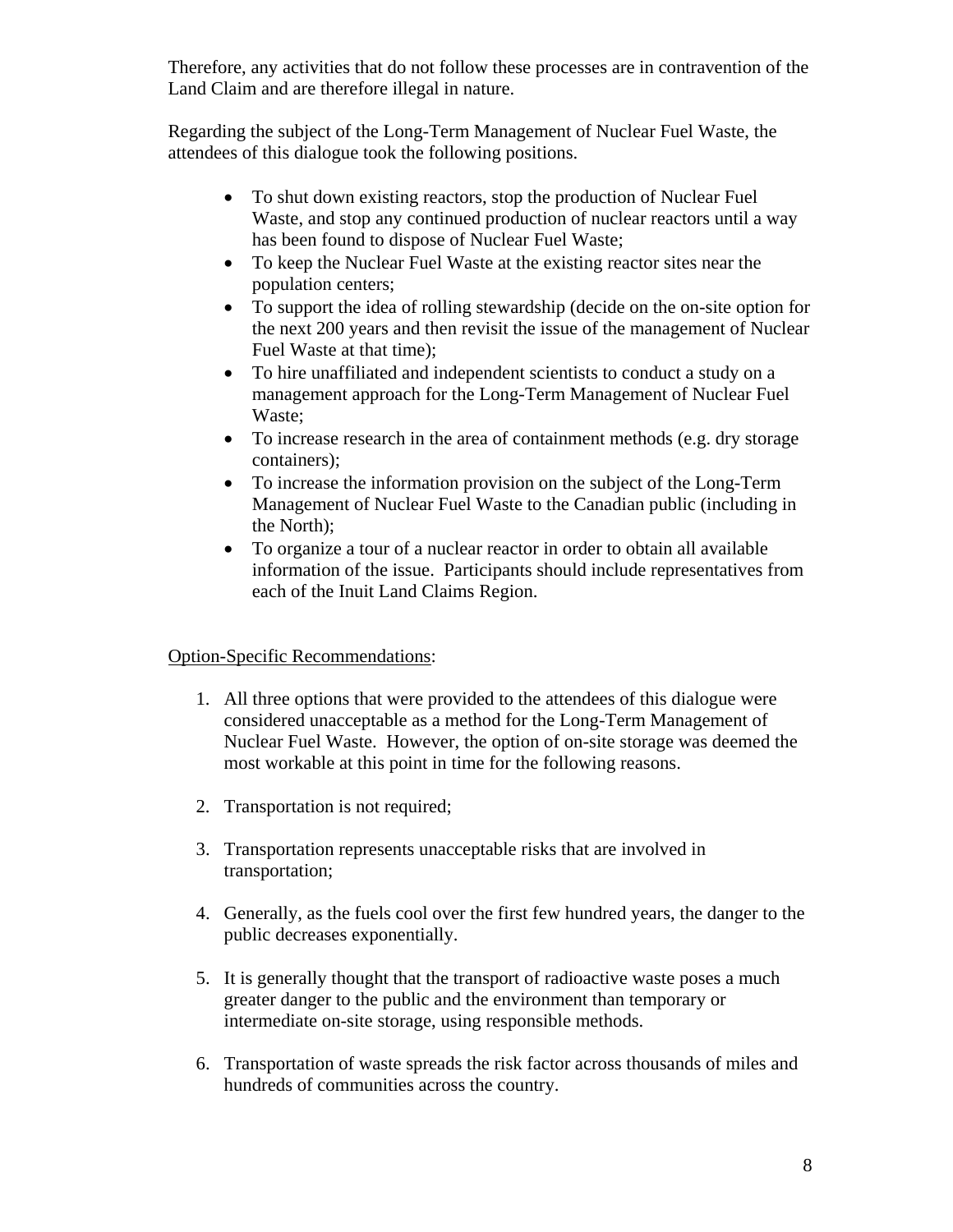#### *Location*:

Attendees at this dialogue felt that the current location of the reactor sites and current storage sites (near population centers) is favourable as it ensures that this subject receives the attention that it requires. The removal of these materials to a remote location may not ensure a continued focus by the general public. A continued focus on a possible management method is required in order to decide on how to proceed in the short and long term.

#### *Guardianship*:

The nuclear guardianship ethic must guide our choices.

Until a solution is found only the rolling stewardship solution is deemed an acceptable approach.

Each generation has the responsibility to preserve the foundations of life and wellbeing for those who come after. To produce and abandon substances that damage following generations is morally unacceptable. Given extreme toxicity and longevity of radioactive materials, their production must cease.

As Canadians we have the responsibility to protect our environment and inform the future generations on this subject. Future generations have the right to know about the nuclear legacy bequeathed to them and to protect themselves from it.

Nuclear reactors and weapons productions facilities should be permanently closed.

The attendees of this dialogue further stated their opposition to the other two proposed options for the following reason:

These options would require:

- Transporting highly radioactive waste from the site of generation to create new sacrifice areas will not eliminate the problem;
- They are not feasible options as the general Canadian public (north and south, east and west) would not accept the moving of nuclear wastes to one central site (not to have it in their backyards);

It was further stated that the participants of this dialogue that they did not want Nuclear Fuel Waste in the ISR, but that they also did not want to advocate for the materials to be moved anywhere else either.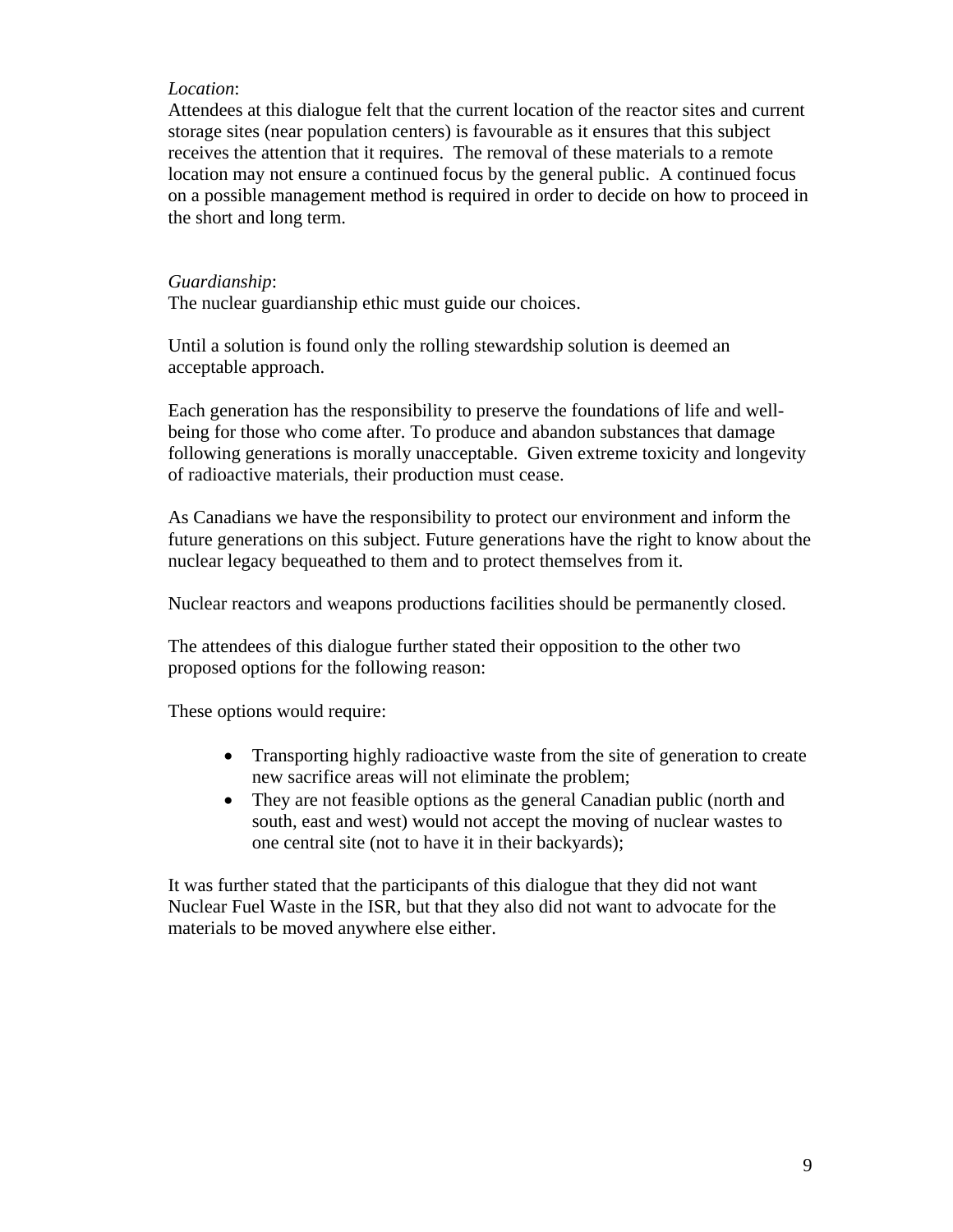### **Nunavik Recommendations:**

### Preamble:

These recommendations are provided with the understanding that they are informal submissions resulting from a regional dialogue, which took place in Kuujjuak, Nunavik on January 27-28, 2005.

Not enough time and funding were allocated in order to conduct a formal consultation that would be effective, meaningful and culturally appropriate. Section 12(7) the Nuclear Fuel Waste Act states that they shall consult the general public and in particular Aboriginal (Inuit, First Nations, Métis) people. The meeting that has taken place over the past couple of days cannot be considered a consultation under this act.

Attending at this meeting were representatives from the Kativik Environmental Advisory Committee (KEAC); National Inuit Youth Council (NIYC); Nunavik Hunters, Fishers and Trappers Association; KRG; Northern Village of Kuujjuak; Makivik Corporation; and individual community members.

Those present stated their appreciation that ITK had organized this workshop and that ITK staff had ensured that both sides of the issue had been made available to the regional participants of this meeting.

### Draft Recommendations:

At this meeting the following was agreed on by those present:

- Attendees could not understand why the question of the disposal/management methods of Nuclear Fuel Waste was posed to this region, as the region neither consumes energy derived from Nuclear Reactors nor produces Nuclear Fuel Waste as a result of the energy production process;
- Although attendees understood that this is an issue of concern to all Canadians, they did not feel that the region should have to shoulder the burden of having to deal with the issue of Nuclear Fuel Waste in any manner;
- None of the options that were presented to attendees contribute to a longterm solution to the nuclear fuel waste problem at the national level. Any decision on which option to pick will be misinterpreted as consent to the nuclear industry's activities on this matter;
- Attendees further stated clearly that they did not want to choose any of the proposed options. Rather they stated that nuclear energy should cease to be produced (and the resulting Nuclear Fuel Waste should not continue to be accumulated) and that focus should be placed on solving the current issue of managing the existing Nuclear Fuel Waste;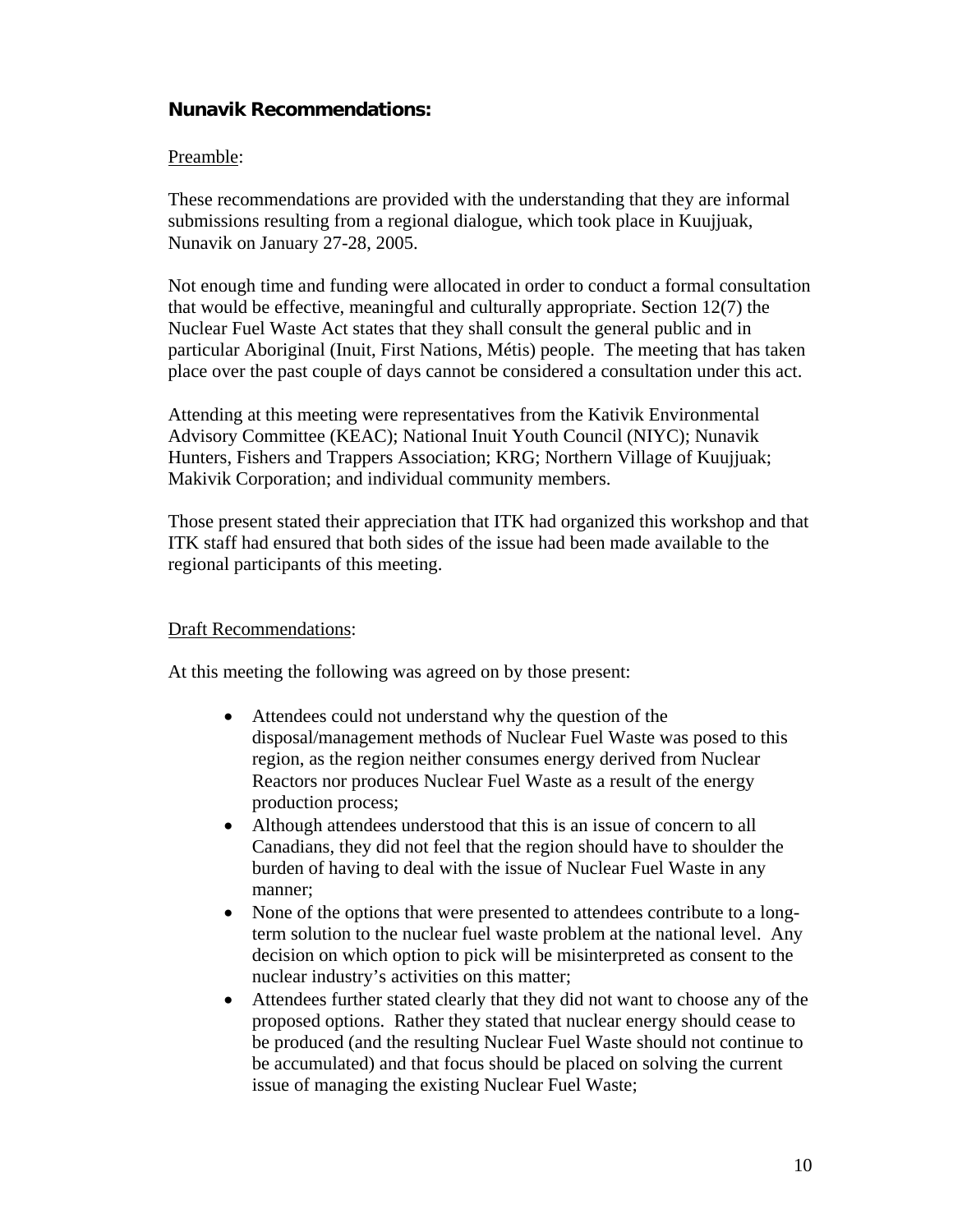- Attendees further stated that an emphasis should be placed on research that would examine alternative and low risk energy sources and that extensive funding should be directed into this area (including energy efficiency research - how to use more efficiently);
- Attendees wanted to further state clearly that they are in direct opposition to any Nuclear Fuel Waste to be stored, disposed of or transported through their territory. They further stated that these materials should also not be stored, disposed of or transported through territories near or adjacent to Nunavik (this includes transportation through the Northwest Passage and other northern routes);
- Attendees further wanted to send a clear message to the Minister (NRCan) and the province of Quebec that they are advocating the discontinuing of the use of energy derived from nuclear reactors (shutting down reactors);
- Attendees felt that the NWMO should be able to consider options (such as the discontinuation of energy derived from nuclear reactors) within a public dialogue process (such as what was proposed by Seaborn panel);
- Attendees are in direct opposition to the reprocessing of Nuclear Fuel Waste in Canada, as it will result in the possible extraction of plutonium;
- Attendees stated that the NWMO's code of ethics should always be kept in mind and to carry that code to the end of this process (in a meaningful manner);
- Attendees further stated that the Government of Canada should maintain its promise to hold public hearings on the question whether nuclear reactors should be shut down or not (as had been intended by Dr. Seaborn);
- Assuming that the nuclear industry doesn't shut down overnight an impartial and independent organization (not funded by the industry) should direct and conduct a public hearings process on the issue of whether or not nuclear energy should be continued to be used in Canada;
- Attendees recommended that a balanced educational program (using multi-media) on the broad issue of Nuclear Energy (uranium mining, production of nuclear energy, disposal/management of NFW, Environmental and Health impacts of Nuclear Fuel Waste) should be specifically designed for the North and that this program should be initiated across northern Canada. This type of educational program must be designed and conducted by external (from the Gov't), independent agencies and/or National organization (Aboriginal or otherwise).

Attendees at this dialogue hoped that science would solve the problem of the disposal/management of Nuclear Fuel Waste some day. This is, however, not possible today. Until the time until there is a completely satisfactory solution to the problem of Nuclear Fuel Waste, nuclear reactors should be shut down and no more Nuclear Fuel Waste should be generated at this point in time.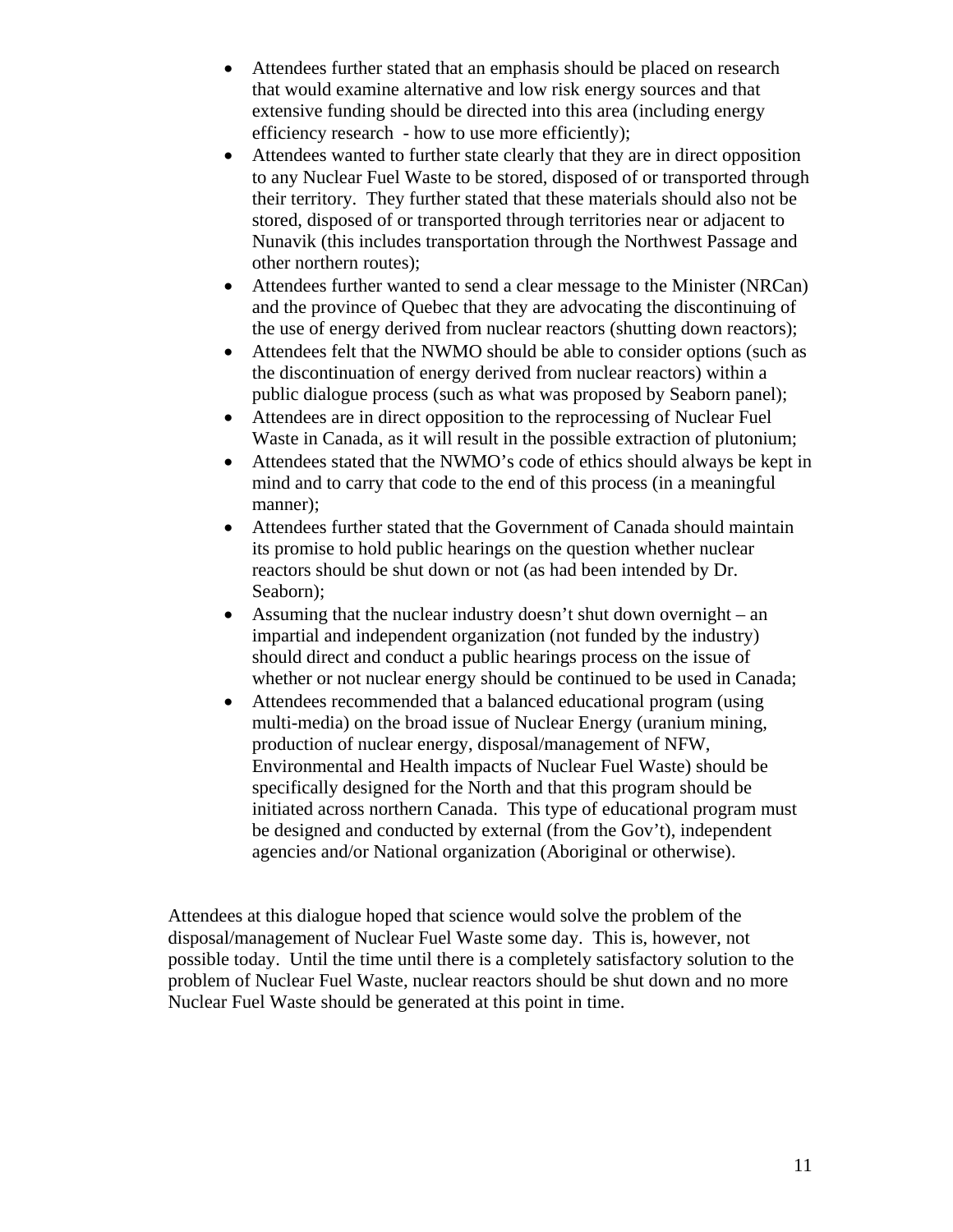### **Nunatsiavut Comments:**

#### Preamble:

These recommendations are provided with the understanding that they are informal submissions resulting from a regional Inuit dialogue, which took place in Makkovik, Nunatsiavut (Labrador) on February 9–10, 2005.

It was formally stated by the participants of this meeting that it is not recognized as a consultation process, but as an information dialogue. The reasoning for this is that not enough time and funding was allocated to conduct a formal consultation that would be effective, meaningful, and culturally appropriate. Section 12(7) of the Nuclear Fuel Waste Act states that they shall consult the general public and in particular Aboriginal (Inuit, First Nations, Métis) people. The meeting that has taken place over the past couple of days cannot be considered a consultation under this act.

In order for this to be considered a consultation, more time and funding should have been allocated in order to conduct full community consultations in each community in Nunatsiavut.

Some present also stated that it would be very difficult to have recommendations resulting from this dialogue, as there are not enough people present from the region to have a valid set of recommendations as a result. It is not representative.

#### Comments:

- All present were in opposition to the storage/disposal of Nuclear Fuel Waste in Nunatsiavut and the Canadian Arctic;
- Nuclear Fuel Waste should remain on-site as opposed to moving it into an unpopulated or remote area.
- All present came to agreement that all three of the nuclear waste management options are extremely dangerous. More emphasis should be placed on safety and elimination Nuclear Fuel Waste; however, for the time being this seems the only option available;
- Participants were concerned about the possible risks involved during transport;
- The Government of Canada should in the House of Commons declare that the Arctic is a Nuclear Free Zone; Inuit in Nunatsiavut will be encouraged to contact their MPs to raise the issue in Parliament;
- In addition any lands recognized as Inuit home lands should be included as a Nuclear Free Zone;
- Landuse/use of sea or other environs should be included in a point here!!!
- Statement emerged that both the producers and the consumers should be responsible for the safe storage/disposal of nuclear fuel waste;
- Problems with contaminants already in the system—don't want to add any more;
- Ask the Government of Canada and the producers of waste to put a lot more funding into finding ways of getting rid of the Nuclear Fuel Waste;
- The government should look into the development of alternative energy options;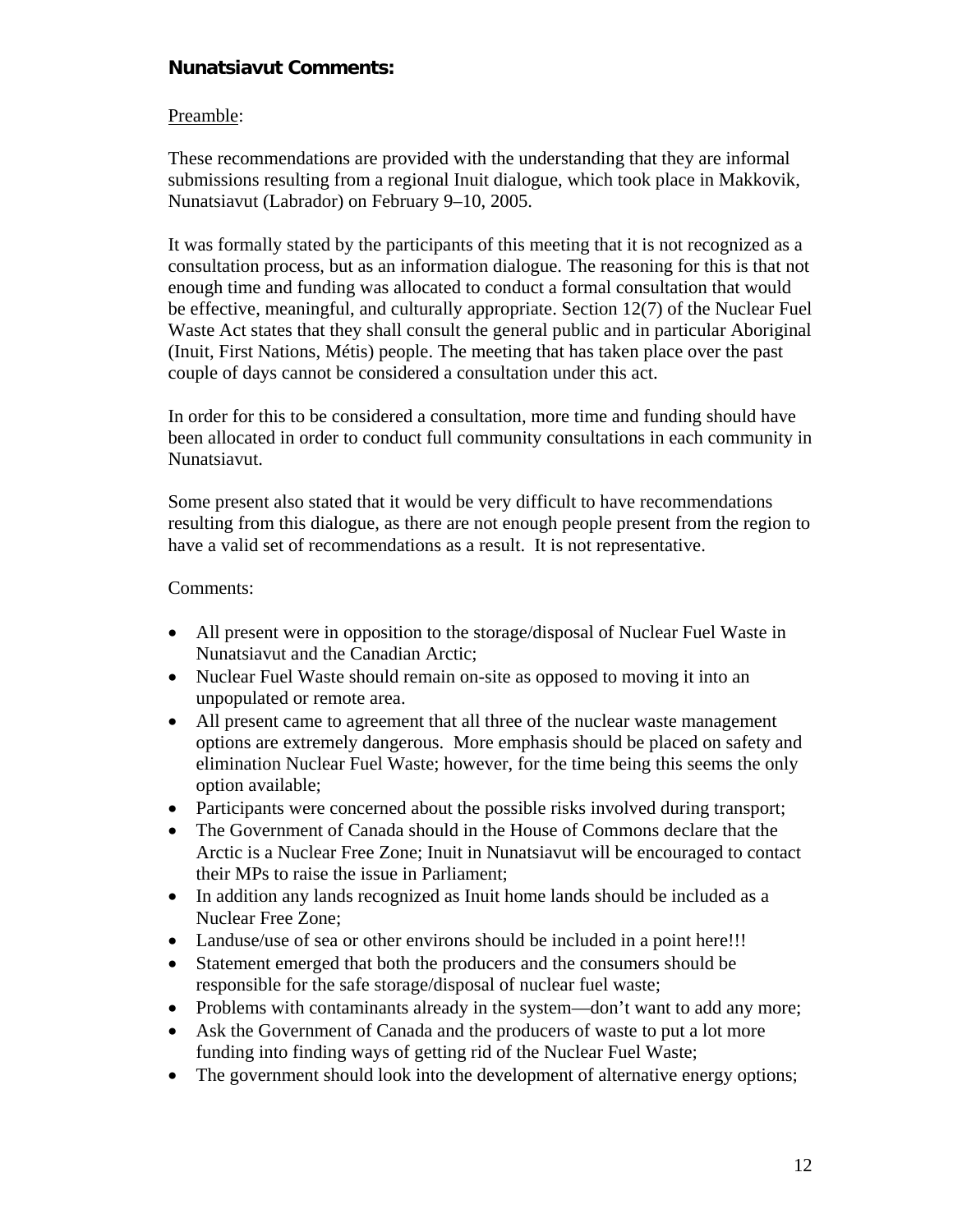- More education needs to take place in general as well as within the public school system on the issue of nuclear power and the resulting Nuclear Fuel Waste;
- Need to protect already existing industry and resources that are already present (land, water, animals, environment);
- Those present agreed that the Government should stop calling nuclear energy a clean energy as it results in the production of Nuclear Fuel Waste;
- The nuclear industry should be required to conduct studies using external experts in order to conduct scientific studies into what effects radiation has on human health and the environment when exposure occurs;
- The NWMO should be an independent body—and not led by industry (as outlined by the Seaborn Panel);
- For amount of nuclear waste produced and the amount of electricity produced what levels/amounts of energy are produced by the use of other energy sources (use of fossil fuel, etc.)—also questioned safety of these approaches (incl. emissions and pollution as a result); comparison studies need to be presented to the public.

Around this table there wasn't consensus as some felt that the nuclear industry should be shut down, whereas others did not feel this way. Their comments were as follows:

- Nuclear Industry should be shut down and should put more emphasis on the Canadian Government and industry to get rid of the tailings and waste;
- Health and safety should be considered before production;
- It was stated that representatives of the nuclear industry should be brought into communities via consultation process, to provide their points of view on this subject.

### Final comment:

Inuit are starting to become educated about and aware of the hazards of nuclear waste. However, Inuit would like every community in Canada (with a special focus on Ontario—or on those who use electricity generated by nuclear power) to make a decision for themselves in terms of whether or not to continue with nuclear power; don't want to tell others what to do within their territory. A national education program and full consultations across Canada should take place as opposed to the current dialogue process.

### **Conclusion**

The relationship between Inuit and their environment continues to be a fundamental element of Inuit culture and identity. The environment is integral to Inuit social, cultural and economic development and well-being, to the extent that it is difficult to separate the health of the environment from the health of the people.

As a result it was very important for Inuit to participate in the national dialogue process, which was being conducted by the NWMO on the subject matter of the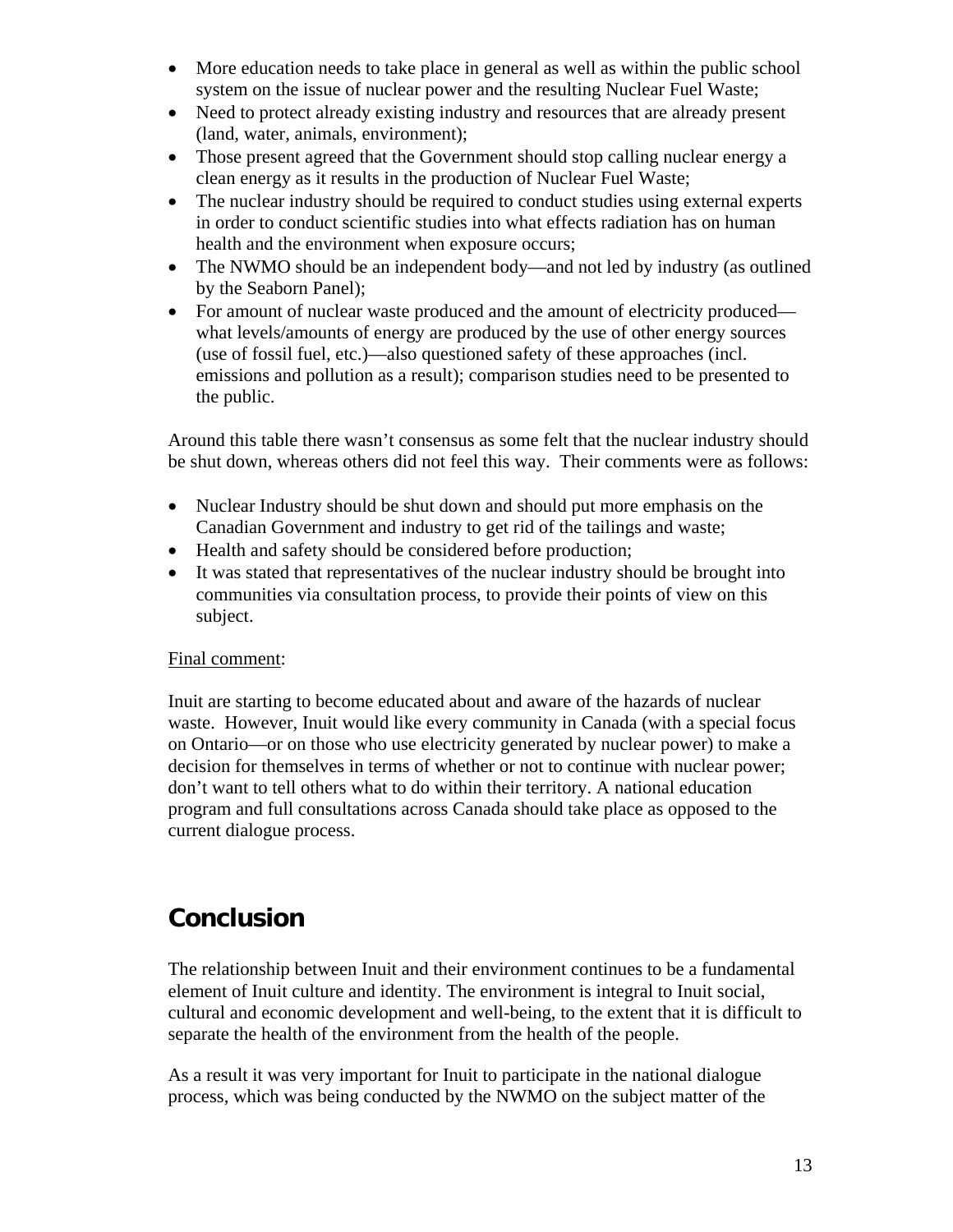Long-Term Management of Nuclear Fuel Waste in Canada. As the storage/disposal of Nuclear Fuel Waste has potential safety, environmental and health implication, participation in this dialogue process represented an important opportunity for Inuit to provide their opinions and feedback to both NRcan and the NWMO on this subject matter; thereby recognizing the importance of the Inuit voice in the ongoing national dialogue process.

Although the National Inuit-Specific Dialogues cannot be considered a formal consultation process with Inuit, consensus was reached by the participants of the four Inuit-Specific Dialogues on the Long-Term Management of Nuclear Fuel Waste on the following items.

- Not enough time and funding were allocated in order to conduct a formal consultation that would be effective, meaningful and culturally appropriate. In section 12(7) the Act states that they shall consult the general public and in particular Aboriginal people. The dialogues, which took place within the four Inuit Land Claims Regions cannot not be considered consultations under this Act.
- Inuit in all four Land Claims Regions stated their complete opposition to the storage of Nuclear Fuel Waste in the Canadian Arctic and specifically speaking, their opposition to the storage of Nuclear Fuel Waste in their Land Claims Regions (which include marine areas and aerospace).
- The participants at each of the four Inuit-Specific Dialogues further stated their complete opposition to the storage/disposal and transport of Nuclear Fuel Waste in areas adjacent to Inuit owned lands (Nunavut, Inuvialuit Settlement Region, Nunavik and Nunatsiavut), Inuit co-managed lands and land governed by Inuit Land Claim Agreements.
- As Aboriginal Canadians, Inuit are also in opposition to the storage/disposal of Nuclear Fuel Waste anywhere else within Canada and insist that Nuclear Fuel Waste should remain on the site of existing nuclear reactors. The reason for this stance is that although Inuit directly oppose the storage/disposal/transport of Nuclear Fuel Waste on the "said lands," Inuit as Canadians also do not advocate that Nuclear Fuel Waste should be stored on any new sites.
- A follow-up process must take place in order for these dialogues to conclude effectively;
- Decision-making structures that may be initiated with regards to the implementation of a final management approach for the disposal/storage of Nuclear Fuel Waste, must include that mechanisms for direct community involvement are implemented and that potentially affected communities have the right to refuse to host a Nuclear Fuel Waste disposal/storage site;
- As Secondary Wastes (materials exposed to radiation within nuclear power plants) are also hazardous to human and environmental health, these wastes must be included when addressing the issue of the Long-Term Management of Nuclear Fuel Waste in Canada;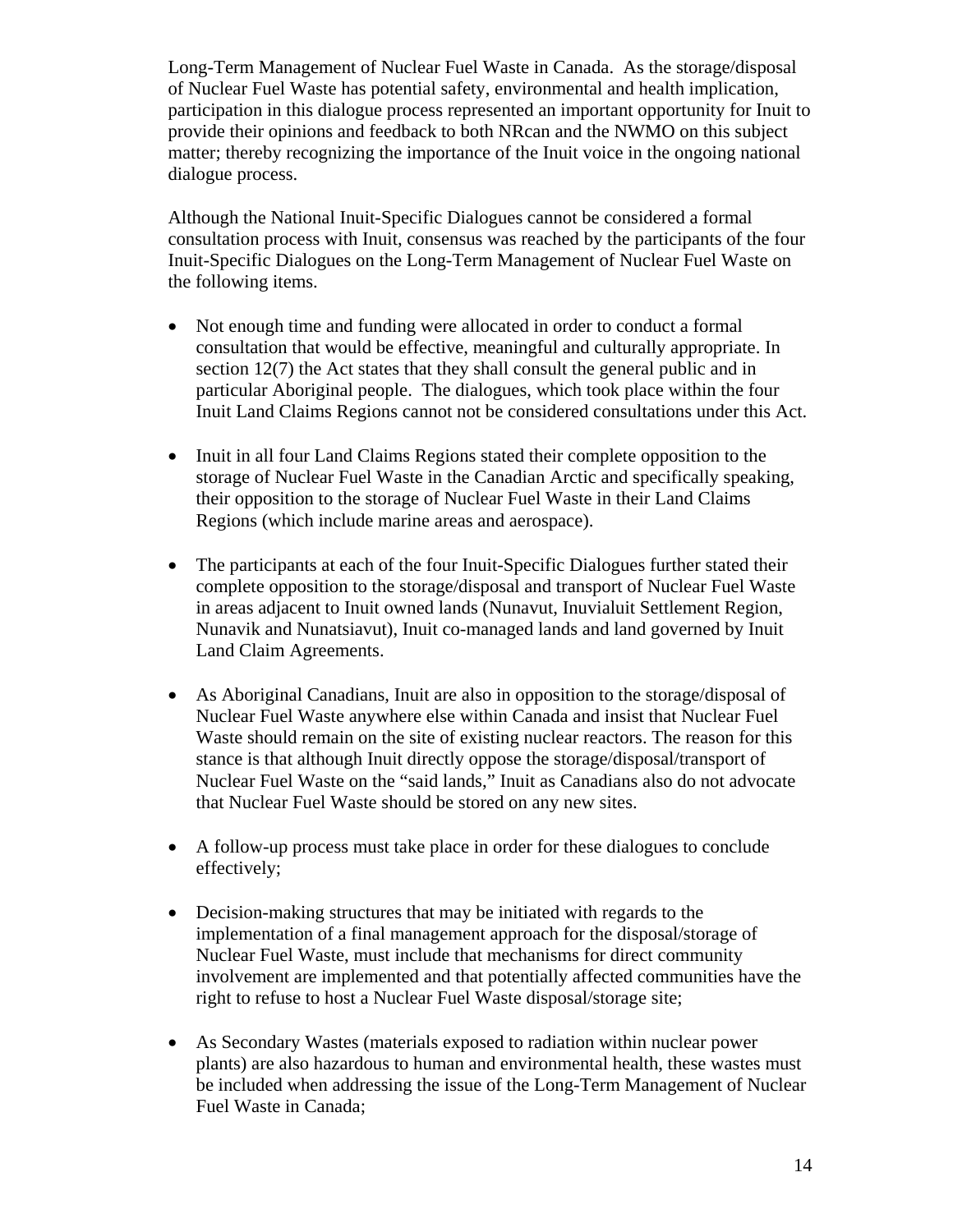- As there will be a need to communicate the results from the Government of Canada reports to the Inuit Land Claims Regions, an Inuktitut/English terminology dictionary must be developed in order to facilitate the information distribution and translation of materials regarding the subject of the Long-Term Management of Nuclear Fuel Waste in Canada;
- Inuit encourage the honest and accurate disclosure of the true costs associated with the Nuclear Industry (development of technologies/costs of management methods) and where/to what degree these costs are passed on to the general public;
- The Nuclear Industry should in no way interpret the findings contained within the feedback provided by Inuit as an encouragement or acceptance of an increase in the production of nuclear energy and the subsequent production of Nuclear Fuel Waste;
- The Government of Canada must take the necessary steps to conduct research and develop alternative energy sources in Canada.

In conclusion the participants of the National Inuit-Specific Dialogues on the Long-Term Management of Nuclear Fuel Waste in Canada stated that the production of nuclear energy and the subsequent problem of the Long-Term Management of Nuclear Fuel Waste in Canada represent a volatile issue that will continue to be present in 30 years, 60 years or in 300 years. It was further stated that the production of nuclear energy was initiated without a thought towards a means of disposing of the inevitable and highly toxic byproduct of Nuclear Fuel Waste. As such it represents a very serious waste problem, which goes against Inuit ethics with regards to environmental protection and the inseparability of environmental and human health.

As such it is important to emphasize that environmental protection in the Canadian Arctic is of utmost concern to Inuit and that as Aboriginal Canadians, Inuit consider the implications of additional locations for the storage or disposal of Nuclear Fuel Waste a very serious problem to all Canadians.

### **Recommendations/Comments on Alternative Energy Sources in Canada:**

The subject of renewable energy sources and the need to conduct research into this area by the Canadian Government was discussed at length at each of the four Inuit-Specific Dialogues. During the dialogues which took place in three of the four Inuit land claims regions it was stated that the Government of Canada must take the necessary steps to conduct research and develop alternative energy sources in Canada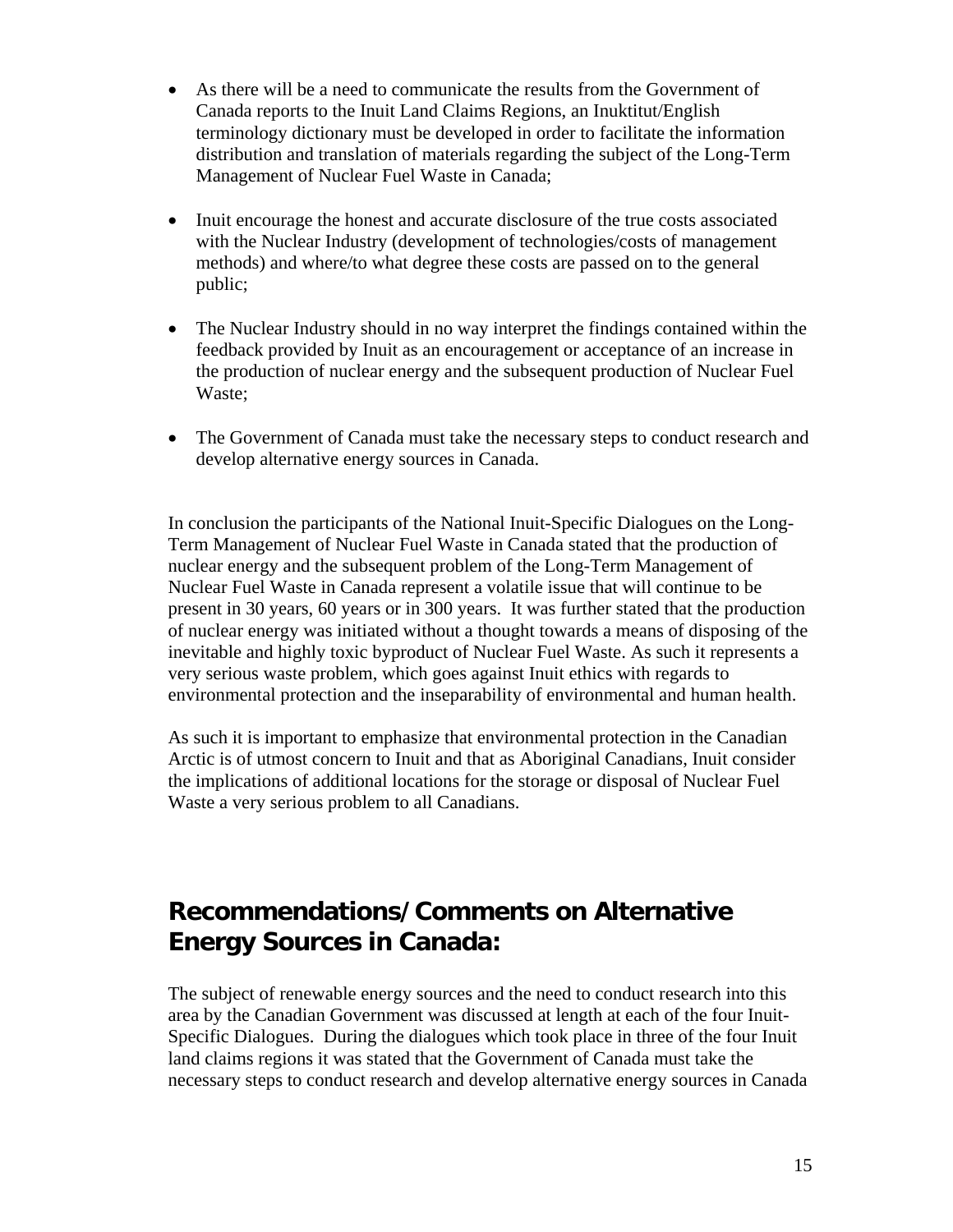with the goal in mind to eventually replace nuclear energy with alternative and clean energy options and to stop the production of Nuclear Fuel Waste.

One region (Nunatsiavut) could, however, not reach consensus on this matter. As a result their feedback regarding this matter contains two sets of comments. The initial set of comments included an emphasis on the conducting of research on alternative energy sources, but it did not include any comments regarding the elimination of nuclear reactors as sources of energy. The secondary set of comments, however, advocated that the Nuclear Industry in Canada should be shut down and that more emphasis should be placed on the Canadian Government and Industry to eliminate the production of Nuclear Fuel Waste in Canada.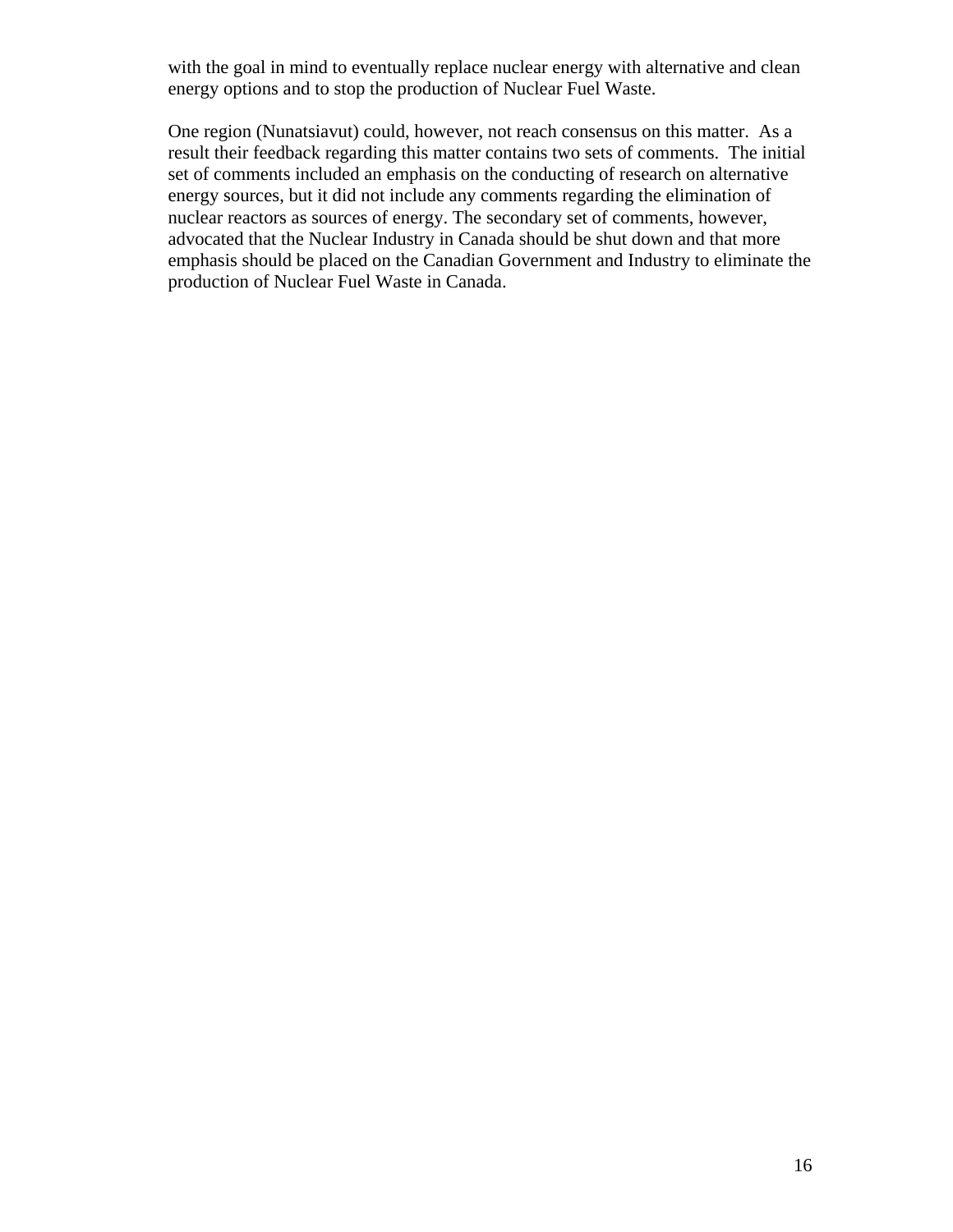**Appendix A: Expert Presenters for the National Inuit-Specific Dialogues on the Long-Term Management of Nuclear Fuel Waste in Canada**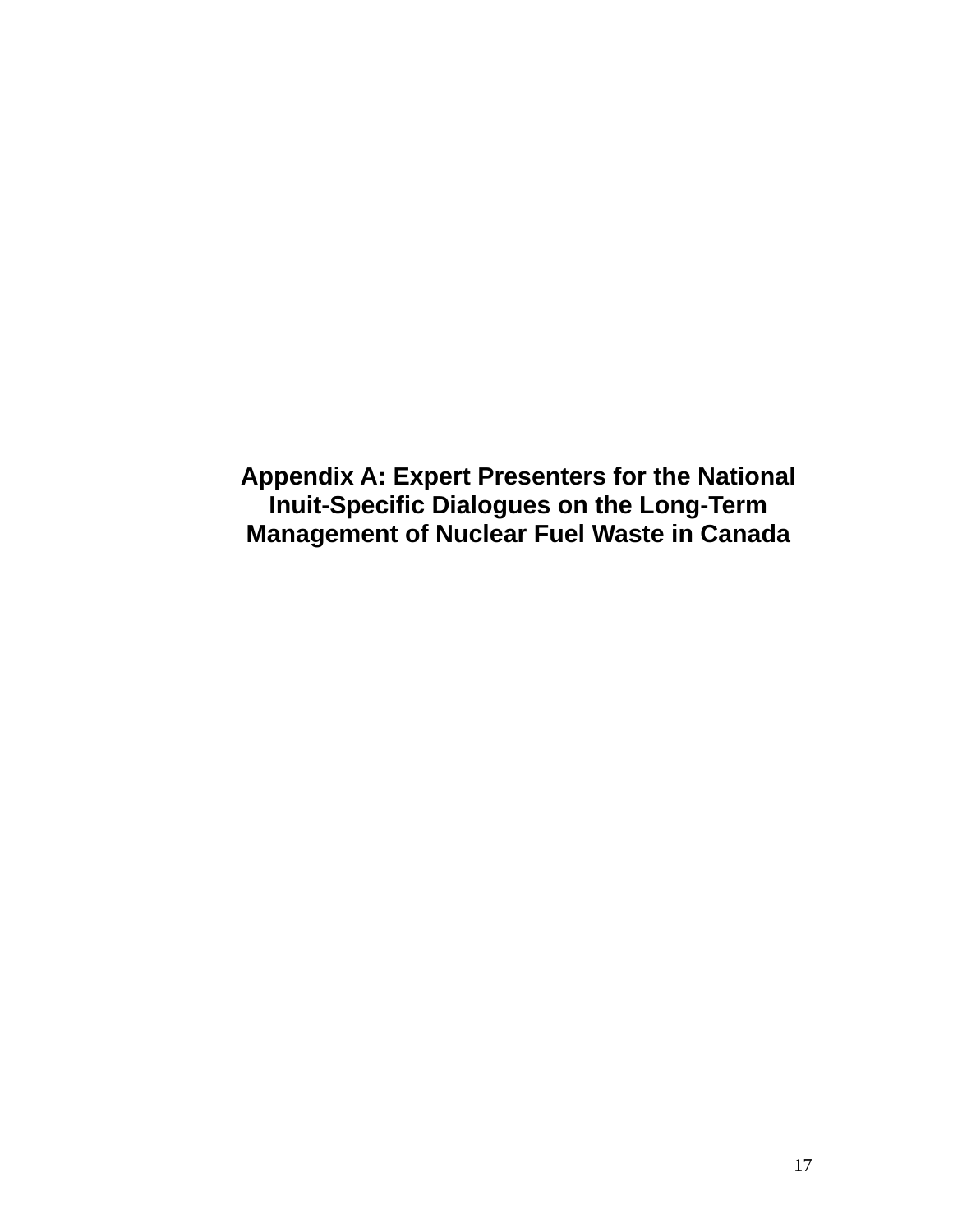**Expert Presenters for the four Regional Inuit-Specific Dialogues on the Long-Term Management of Nuclear Fuel Waste in Canada** 

| <b>Name</b>        | Organization                    | <b>Location of Presentations</b> |
|--------------------|---------------------------------|----------------------------------|
| Jo-Ann Facella     | Program Manager,                | Iqaluit, Nunavut                 |
|                    | <b>Nuclear Waste Management</b> |                                  |
|                    | Organization (NWMO)             |                                  |
| Tony Hodge         | Senior Advisor,                 | Inuvik, Inuvialuit Settlement    |
|                    | <b>Nuclear Waste Management</b> | Region                           |
|                    | Organization (NWMO)             |                                  |
| Michael Krizanc    | <b>Communication Manager,</b>   | Kuujuak, Nunavik;                |
|                    | <b>Nuclear Waste Management</b> | Makkovik, Nunatsiavut            |
|                    | Organizations (NWMO)            |                                  |
| Dr. Gordon Edwards | <b>Coalition for Nuclear</b>    | Iqaluit, Nunavut;                |
|                    | Responsibility                  | Inuvik, Inuvialuit Settlement    |
|                    |                                 | Region;                          |
|                    |                                 | Kuujjuak, Nunavik;               |
|                    |                                 | Makkovik, Nunatsiavut            |
| Robert Del Tredici | Atomic Photographers' Guild     | Iqaluit, Nunavut;                |
|                    |                                 | Inuvik, Inuvialuit Settlement    |
|                    |                                 | Region;                          |
|                    |                                 | Kuujjuak, Nunavik;               |
|                    |                                 | Makkovik, Nunatsiavut            |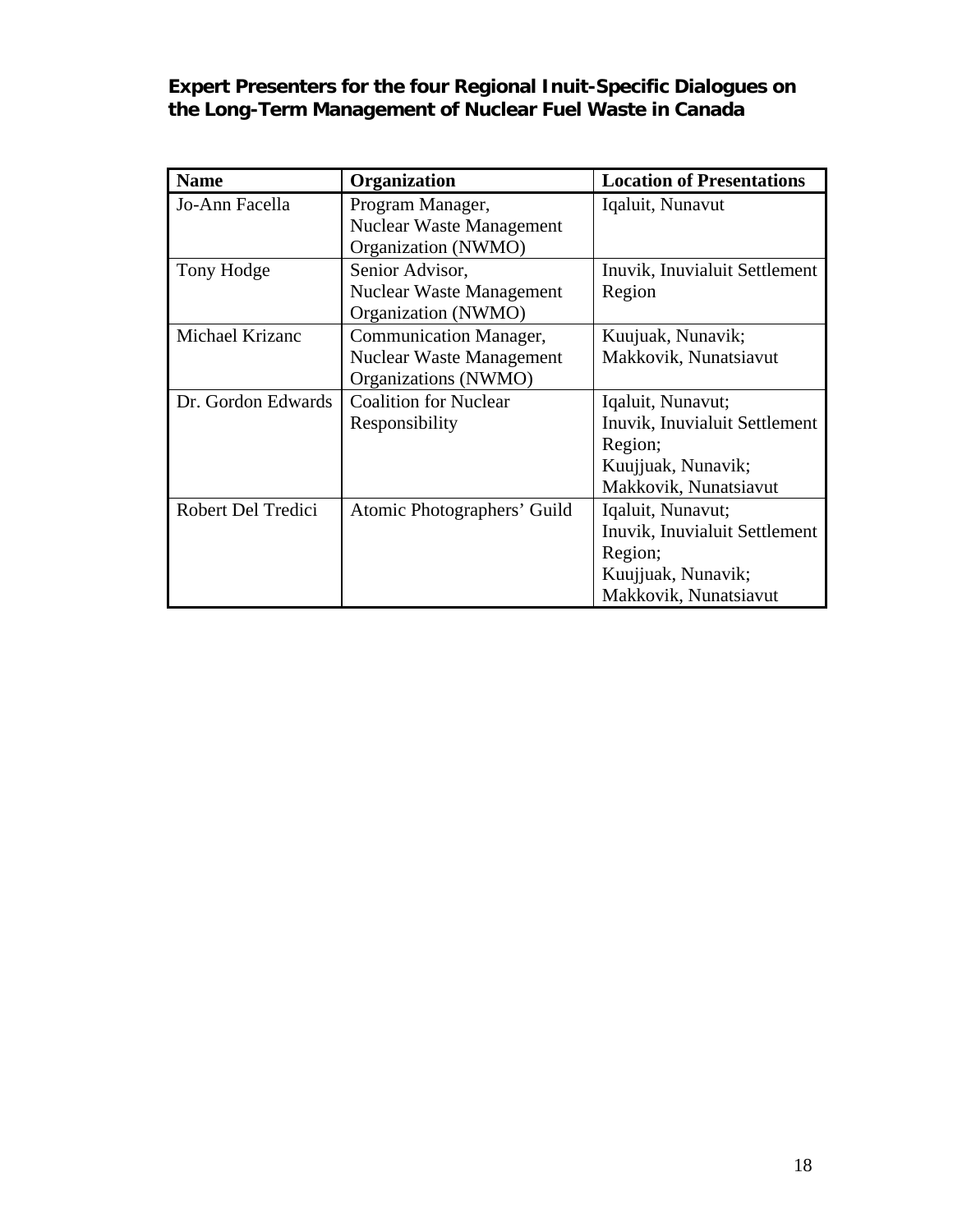**Appendix B: Expectations and Comments by the Participants**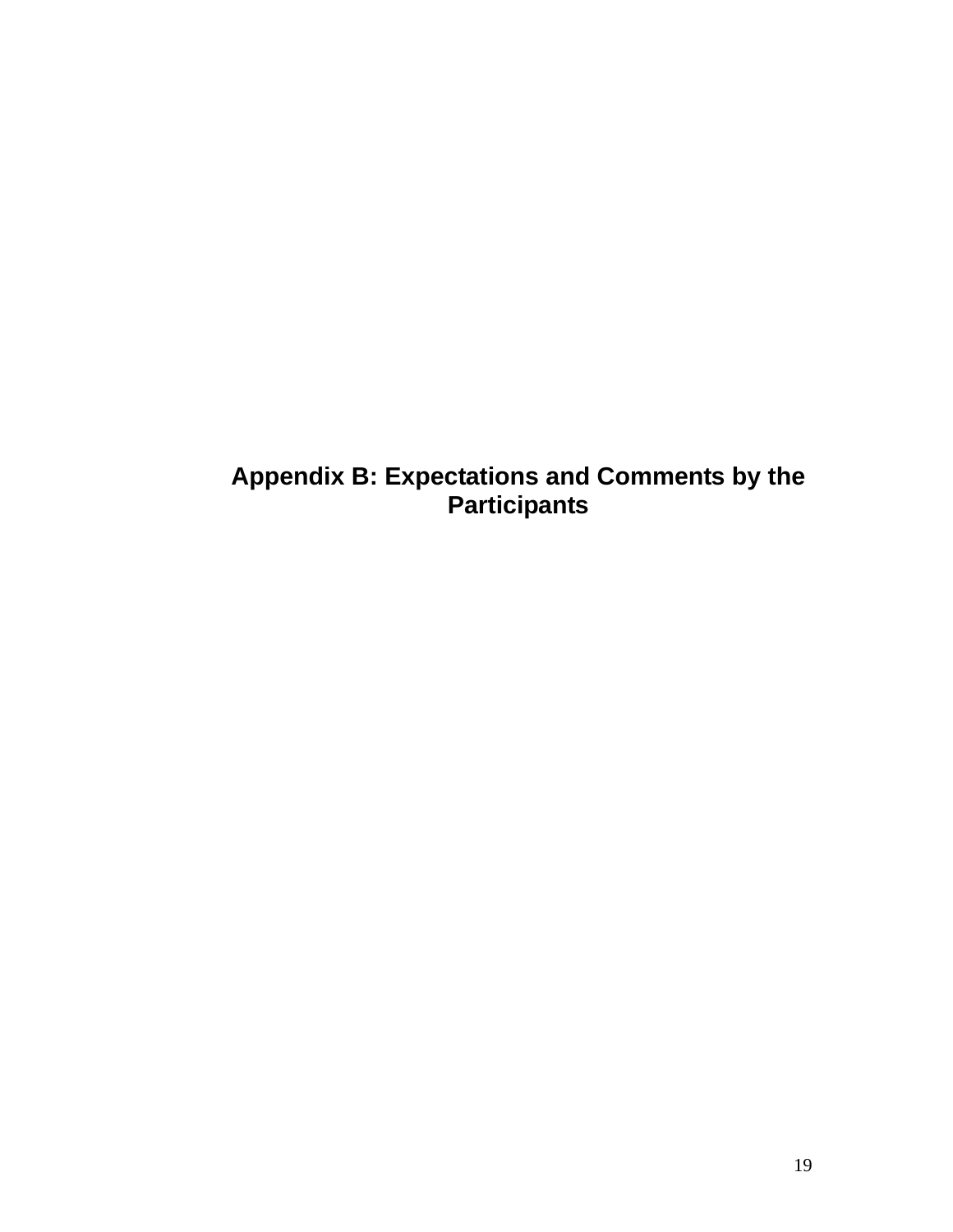### **Expectations and Comments by the Participants:**

After introducing themselves, participants stated their expectations for the session. Most participants said they had come for the following information:

- Long-term effects of storage;
- Effects on Nunavut;
- Impacts on the environment;
- Impacts on wildlife;
- Degree of safety associated with storage;
- Proposed storage location(s);
- Proposed storage method $(s)$ ;
- Existing plans;
- Storage of Nuclear Fuel Waste in light of current gold mining development;
- Locations where Nuclear Fuel Waste is currently stored;
- Existing research, including who conducted the research.

In order to ascertain the level of understanding within the room at the meeting which took place in Inuvik, Inuvialuit Settlement Region, one participant asked the others that were present if they knew why they were asked to attend. This question received the following responses:

- The government is asking to store nuclear waste in the North.
- The Act sounds as though a site with a large Aboriginal population has been chosen.
- This is reminiscent of past issues surrounding oil and gas.
- Nuclear makes people think of war.
- It does not seem a good idea to fill in the questionnaire.
- Having seen the results of industry, why would Northerners want something like this on their land?
- Is that how southerners regard the North—a place to dump garbage?
- The group should send a message that it does not want the waste in the North.

These responses were indicative of the fact that no information on the subject of the Long-Term Management of Nuclear Fuel Waste had been made available to the region generally speaking prior to the commencement of these dialogues. ITK had circulated educational information, but the region generally speaking had not been informed by either the Government of Canada or the NWMO.

### **Additional Comments Included the Following:**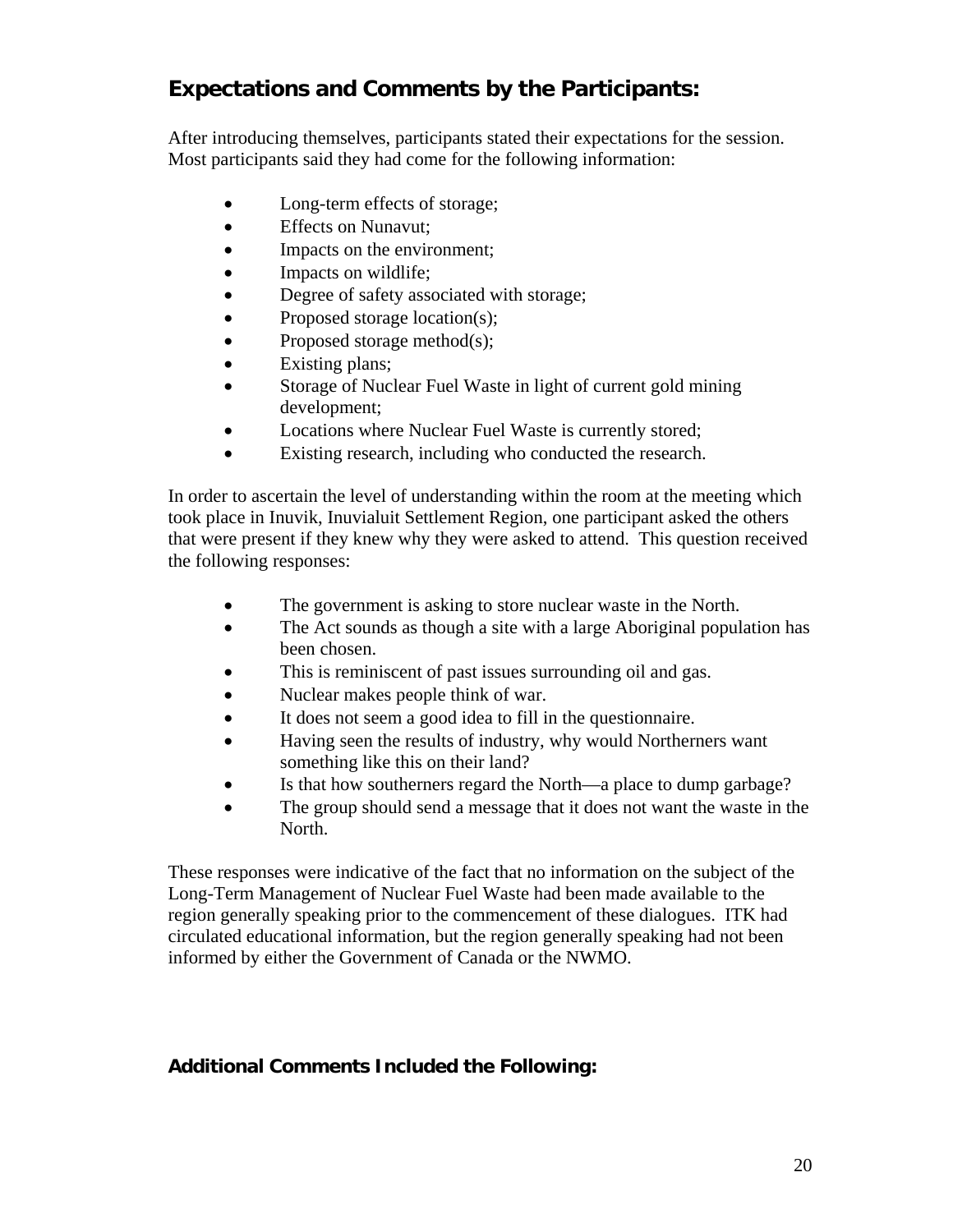### Nunavut:

1. One participant said that he was present to state that Inuit would not allow storage of Nuclear Fuel Waste on their land. Another participant pointed out that a 1997 NTI resolution strongly opposed storage and transport of nuclear goods in Nunavut. A representative from the Nunavut Planning Commission (NPC) noted that storage of Nuclear Fuel Waste comes under the aegis of NPC, with Article 11 of the 1993 NLCA concerning land use planning. She expressed the NPC's interest in hearing about proposed sites, as well as perspectives of other countries and participants at this session, with a view to progressing toward a community consultation.

#### Inuvialuit Settlement Region:

- 2. A participant asked why the Gwich'in are not at the table since they share many Northern lands and have an important perspective. Kneen said these are Inuit-specific dialogues organized by ITK; the Assembly of First Nations will hold dialogues with the Gwich'in. There are currently three dialogues, one for Métis, one for First Nations, and one for Inuit.
- 3. Members of the group asked if there was a connection between DEW Line sites, nuclear submarines, and the Long-Term Management of Nuclear Fuel Waste.
- 4. One participant said he had come to the meeting to learn about buried waste in the North. Buried waste in Greenland remained top secret for a long time. "What I want to know is—where was DEW Line waste buried? Was some of it nuclear?" He said he hoped to get such information from this meeting. Events in Greenland give the Inuvialuit and other Northerners a perspective on what could lie beneath. Without first having information, it is not possible to react to this issue.
- 5. On the issue of nuclear submarines, one participant noted that abandoned submarines are already leading to severe environmental damage in Russia. "Everything will end up in the North at some point," he said.

### Nunavik:

1. One participant stated that his goal was to get more information on a potential regional environmental concern and his hope was that Inuit could have input. Other participants anticipated asking constructive questions, while gaining an understanding of the issue and providing recommendations.

#### Nunatsiavut: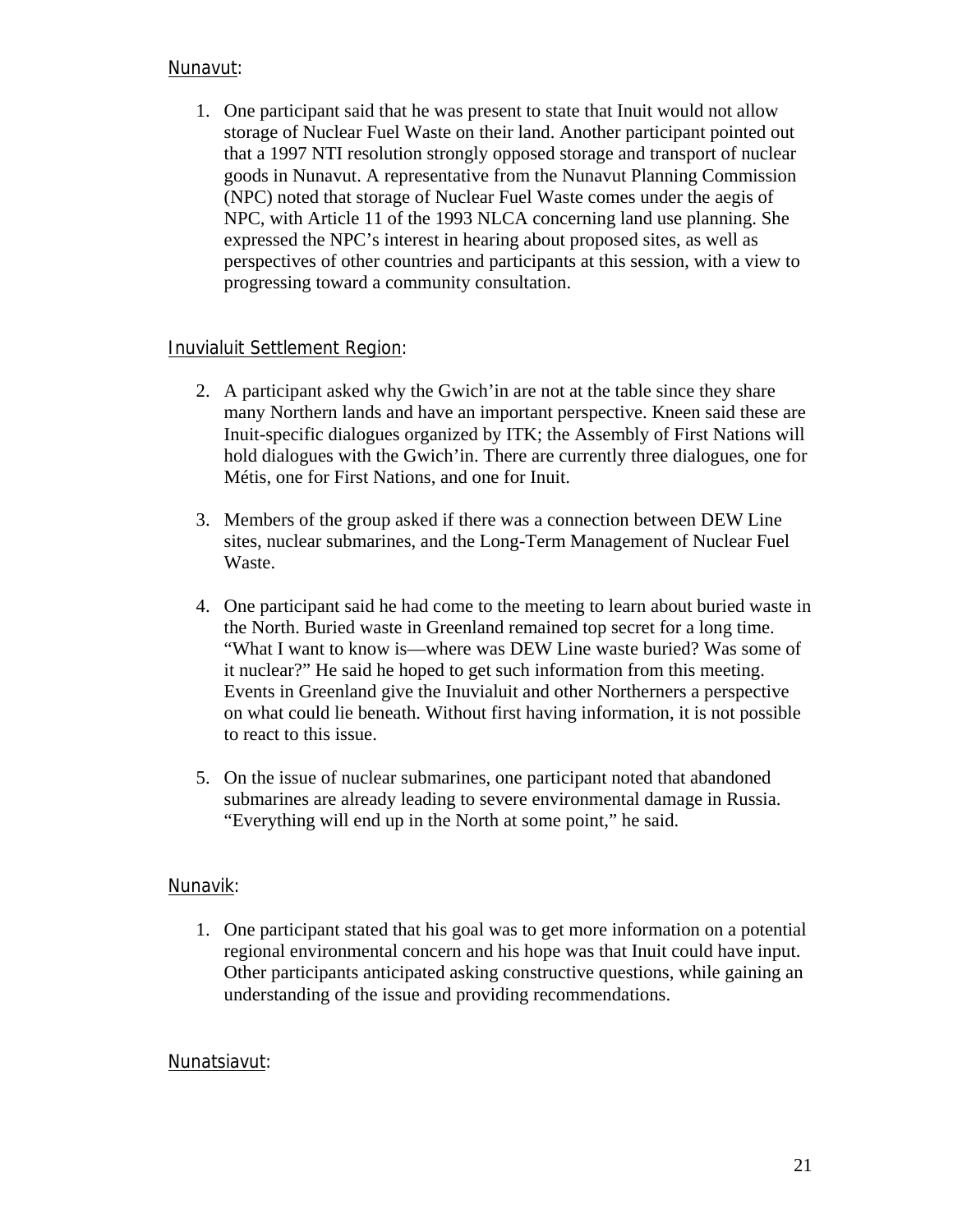- 2. A participant from the Labrador Inuit Association (LIA) said he did not know much about the issue and was interested in learning more because of potential uranium development in Labrador.
- 3. Another said he had renewed interest in the dialogues because he suspected they are actually about uranium mining rather than Nuclear Fuel Waste.
- 4. A third said his interest came from the point of view of exploration and of a worker at the local fish plant.
- 5. Another said she was interested because environmental health is one of her responsibilities.
- 6. Other participants said they were attending to learn as much as they could.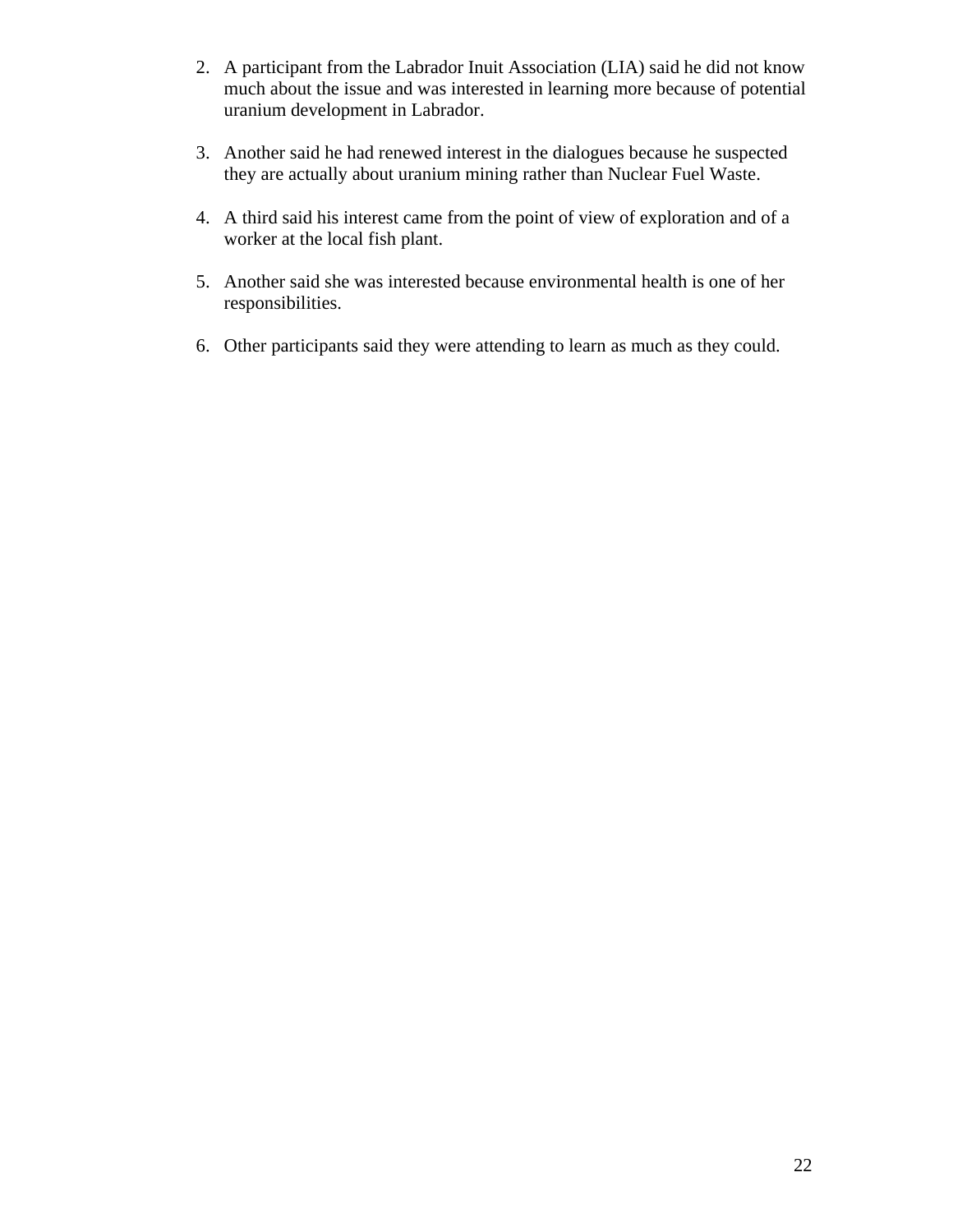**Appendix C: Presentations**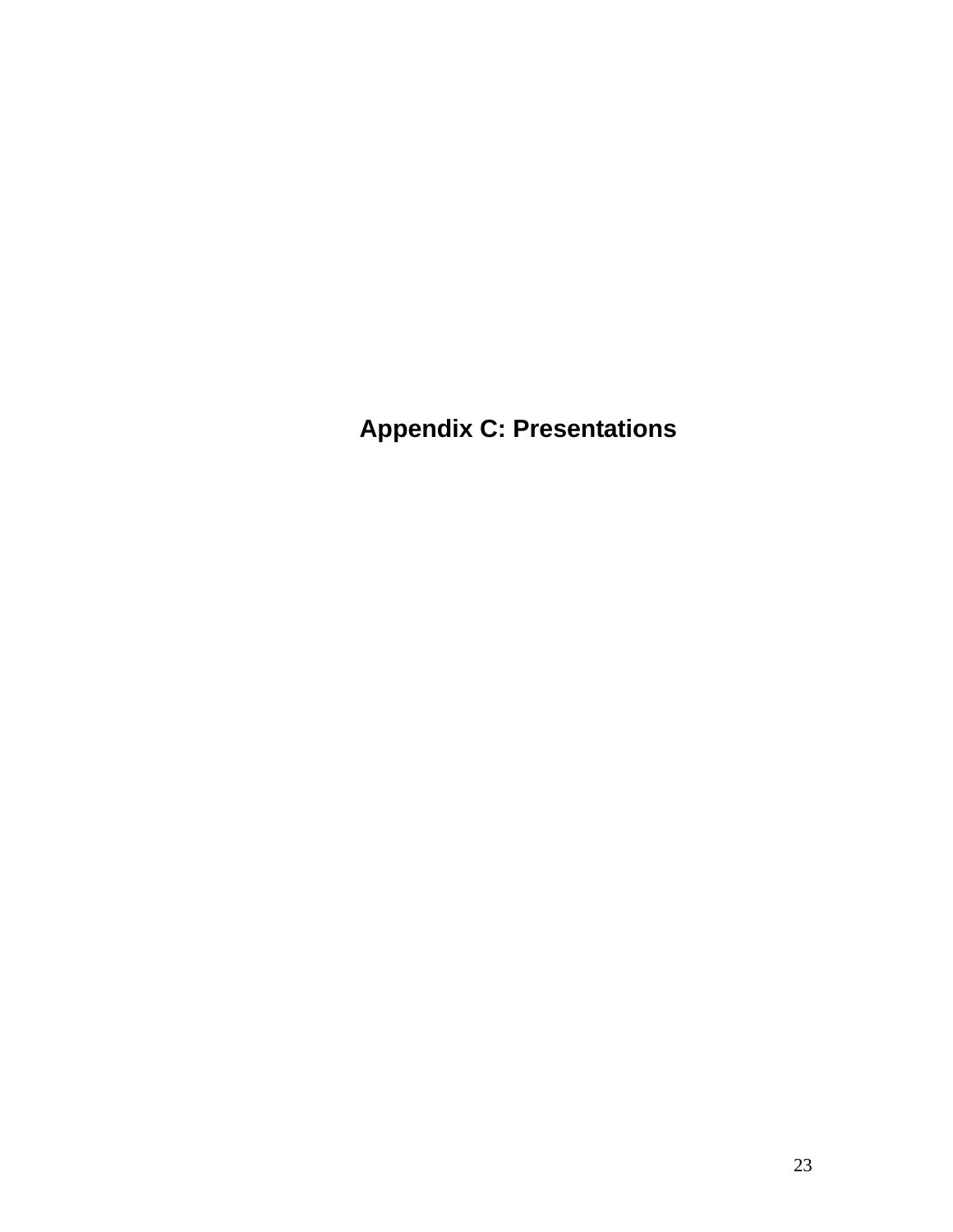### **Presentations:**

#### **ITK:**

Soha Kneen, National Coordinator of the National Inuit-Specific Dialogues on the Long-Term Management of Nuclear Fuel Waste in Canada began this segment of the two-day dialogues by stating that ITK does not endorse any of the proposed approaches to Nuclear Fuel Waste management. Rather, these meetings were intended to provide Inuit with information on the issue of the Long-Term Management of Nuclear Fuel Waste, as well as to ensure that Inuit can have a voice in the dialogue process, which is taking place within Canada (both in Canada's South and its North) at this point in time. She further stated that all suggestions made at this dialogue will be included in the resulting report and recommendations.

Kneen then began her presentation by stating that according to the available documentation, the *Nuclear Fuel Waste Act* of November 2002 represented a significant achievement by Canada regarding responsibility for Nuclear Fuel Waste. The Act was founded on consultation with stakeholders, including several policy communications by the Government of Canada in 1996 and 1998, but had no significant consultation with Aboriginal people. In its 1998 response to the Seaborn Panel, the Government of Canada promised to undertake a particular process with Aboriginal people. This Inuit-specific dialogue is part of that commitment.

In discussions with the NWMO and Natural Resources Canada (NRCan) on how to include Inuit in this process, ITK had suggested a comprehensive dialogue. ITK said it was important that Inuit express their opinions in a culturally meaningful way that takes into account the remoteness of communities as well as language needs. In the past, Inuit have opposed the storage or disposal of Nuclear Fuel Waste in the Arctic because of transboundary and other considerations. As part of the current Canadawide dialogue process, ITK had proposed a three-year Inuit-Specific National Dialogue, which is now nearing its end. This Inuit-Specific Dialogue would culminate in a comprehensive report that includes Inuit opinions on social, economic, environmental, and ethical considerations in the storage of Nuclear Fuel Waste. The report is intended to be submitted to the NWMO by June 30, 2005 and will be included in their recommendations to the Minister of NRCan on November 15, 2005.

Kneen elaborated on the objective of the current national dialogue process as one that focused on the provision of information to Inuit, as well as to enable Inuit in the four Inuit land claims regions to have a voice in the National Dialogue Process that was currently taking place regarding the issue of the Long-Term Management of Nuclear Fuel Waste in Canada. These dialogues, which have been taking place over the past four months, were further intended to assist Inuit to strengthen organizational capacity, acquire knowledge on matters related to Nuclear Fuel Waste, and develop communications with the Government of Canada.

Kneen continued by outlining that the *Nuclear Fuel Waste (NFW) Act* was, according to information provided by the Nuclear Waste Management Organization (NWMO), developed on the foundations of extensive consultations with the public and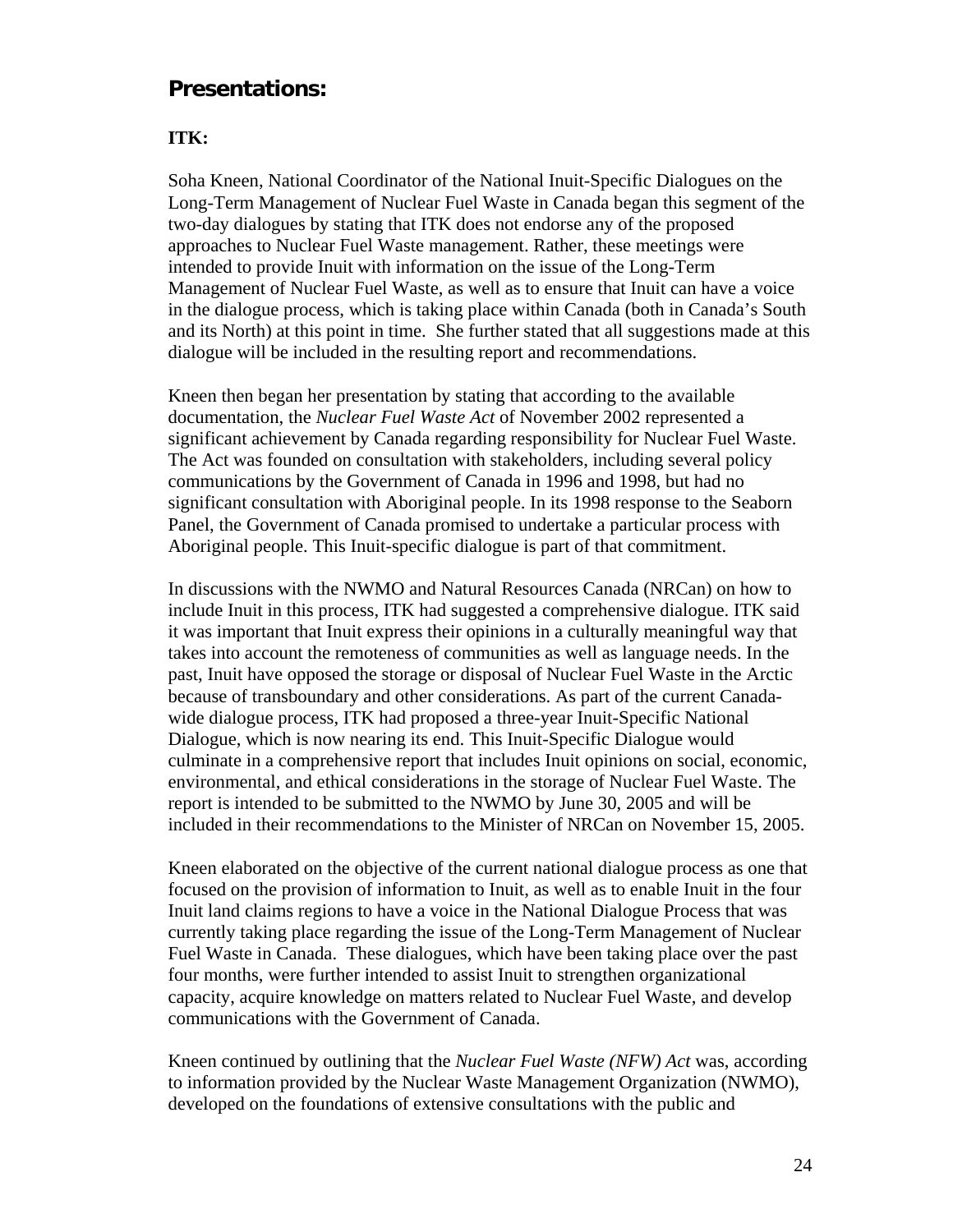stakeholders between 1996 and 1998. In its response to the Seaborn Panel, the Government of Canada indicated that subsequent public dialogues must be appropriate to different value systems. The NWMO has been in discussion with ITK, the Assembly of First Nations, and the Métis National Organization since 1998 to conduct these dialogues.

In its negotiations with both NRCan and the NWMO, ITK had underlined the importance of Inuit involvement in considering options for the Long-Term Management of Nuclear Fuel Waste and in the subsequent recommendations to the federal Minister of Natural Resources. ITK was successful in using a culturally appropriate process in previous Inuit dialogues on this issue. Even if Inuit will continue to oppose the storage and/or disposal of Nuclear Fuel Waste in their territory, Inuit should still be informed on this issue. Kneen noted the additional risks of trans-boundary contamination and possible transportation of Nuclear Fuel Waste through Inuit territories.

Kneen elaborated on the reasons and objectives of the dialogues, including the encouragement of Inuit dialogue on the issue, the production of a series of reports leading to the final report, capacity development at the local level, and Inuit acquisition of knowledge on this issue. The scope of this dialogue focuses strictly on Long-Term Management of Nuclear Fuel Waste in Canada.

Currently, Nuclear Fuel Waste is stored onsite where it is produced, in either wet or dry storage. The majority of Nuclear Fuel Waste is in Southern Ontario, with much smaller amounts at Chalk River and White Shell. Recalling her visit to the Pickering Nuclear Generating Station, Kneen described large dry storage containers and a facility that appeared safe and well-maintained. In response to a question, Kneen said the dry storage containers were steel-reinforced concrete vessels that were filled with Nuclear Fuel Waste and then welded shut.

Kneen noted the complex nature of the Long-Term Management of Nuclear Fuel Waste. Nuclear Fuel Waste can only be held in dry storage after it spends seven to ten years in wet storage, making it unlikely that there could only be one storage site, especially when waste continues to be produced.

Kneen offered more details on the amount of Nuclear Fuel Waste in Canada. Ontario Power Generation produces 90% of Nuclear Fuel Waste in Canada, New Brunswick Power and Hydro-Québec each produce 4%, and other sources produce considerably less. In 2002, there were 1.7 million bundles of accumulated Nuclear Fuel Waste in Canada—enough to fill three hockey rinks in their entirety. At current levels of power production, this amount will double by 2033.

Kneen further stated that while nuclear reactors are not currently located in or close to Inuit communities, it is possible that nearby territories may be chosen for deep geological burial. She further elaborated on this by stating that the Labrador Inuit Association is opposed to storage and disposal of Nuclear Fuel Waste in its territory and adjacent territories.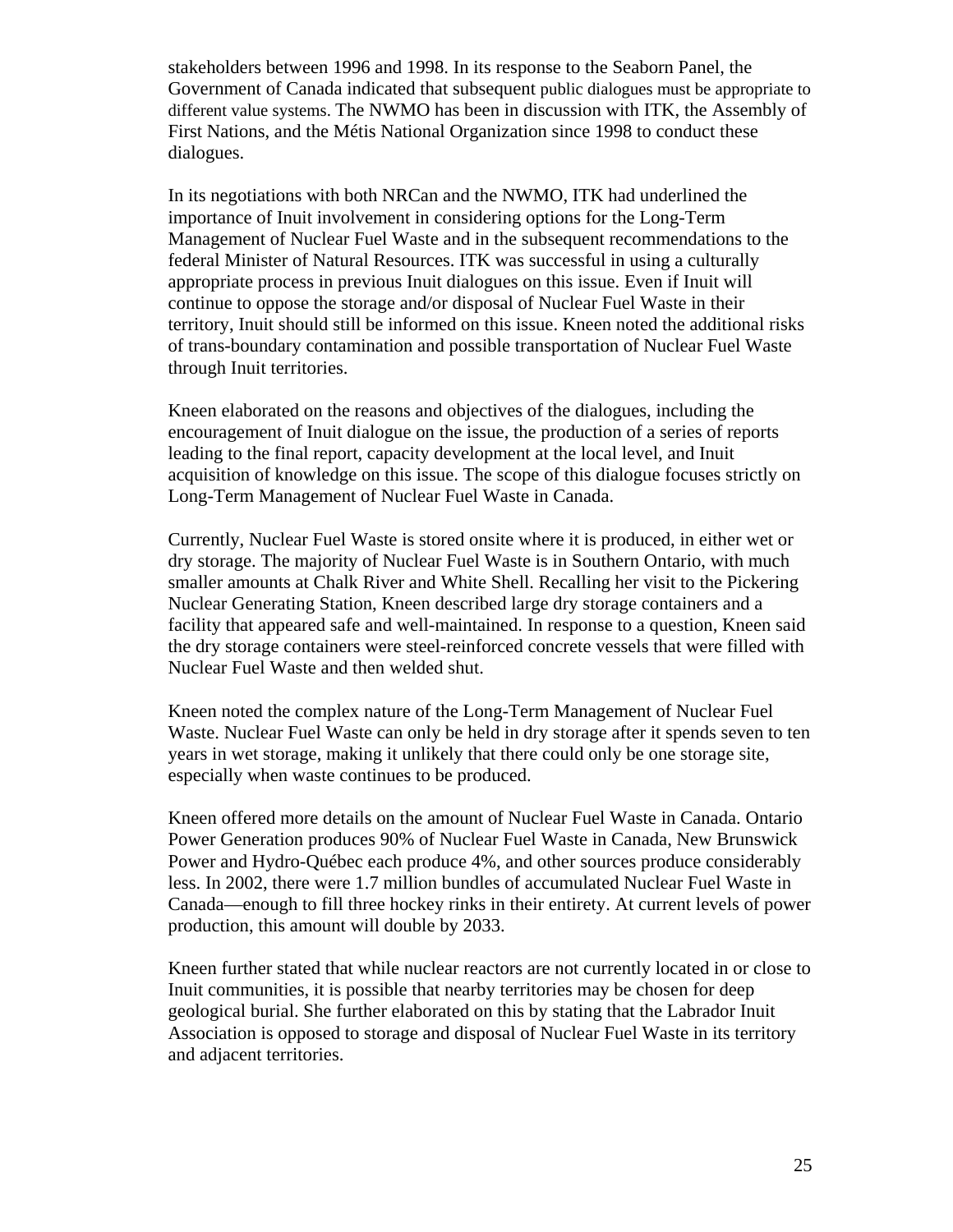Summarizing the three methods of Nuclear Fuel Waste disposal and storage under consideration by the NWMO; deep geological disposal in the Canadian Shield, storage at the reactor site, and centralized storage (either above or below ground), Kneen outlined their advantages and limitations:

- **Storage at the reactor site** has the advantages of being situated in a community already accustomed to the presence of a nuclear facility, having the required science and technology at hand, and not requiring transportation. Its limitations are the need for continuing administrative controls and for storing the waste longer than the functioning of the nuclear power plants, the security issues posed by having sites near water, shifting the focus at these sites from the production of power, and that the reactor sites were not selected for storage considerations.
- **Centralized storage** has the advantages of allowing selection of sites solely on the basis of management, involving fewer security concerns, and having the required science and technology on site. Its limitations are that it requires the experience of and funding for effective and continual controls and administration, the potential contentiousness involved in the identification of a site, and the risks and costs associated with transportation.
- **Deep geological storage** has the advantages of possibly being a permanent solution and of not requiring continuing money and management. Its limitations are that it is not possible to prove that it works and that monitoring the site is more difficult.

#### **Nuclear Waste Management Organization (NWMO):**

**(The content of this presentation script was largely obtained from the Kuujjuak, Nunavik Dialogue – participant questions and comments are included)** 

| <b>Name</b>     | <b>Title</b>                  | <b>Community Presented In</b> |
|-----------------|-------------------------------|-------------------------------|
| JoAnn Facella   | Program Manager, NWMO         | Iqaluit, Nunavut              |
| Tony Hodge      | Senior Advisor, NWMO          | Inuvik, Inuvialuit            |
|                 |                               | <b>Settlement Region</b>      |
| Michael Krizanc | <b>Communication Manager,</b> | Kuujjuak, Nunavik             |
|                 | <b>NWMO</b>                   | Makkovik, Nunatsiavut         |

The presentations on behalf of the NWMO were given by three individuals:

The content of each presentation was quite similar. The one difference between the dialogues held in Iqaluit, Nunavut/Inuvik, Inuvialuit Settlement Region and the ones held in Kuujjuak, Nunavik/Makkovik, Nunatsiavut were that the 17 minute video, which was included in the latter dialogues was not shown in both Iqaluit and Inuvik.

The NWMO presentations generally began with a 17-minute video (in the latter two Inuit-Specific Dialogues), the second produced by the NWMO. This video provided an overview of the issue, the proposed approaches, and the methods used by the NWMO in comparing and assessing the options.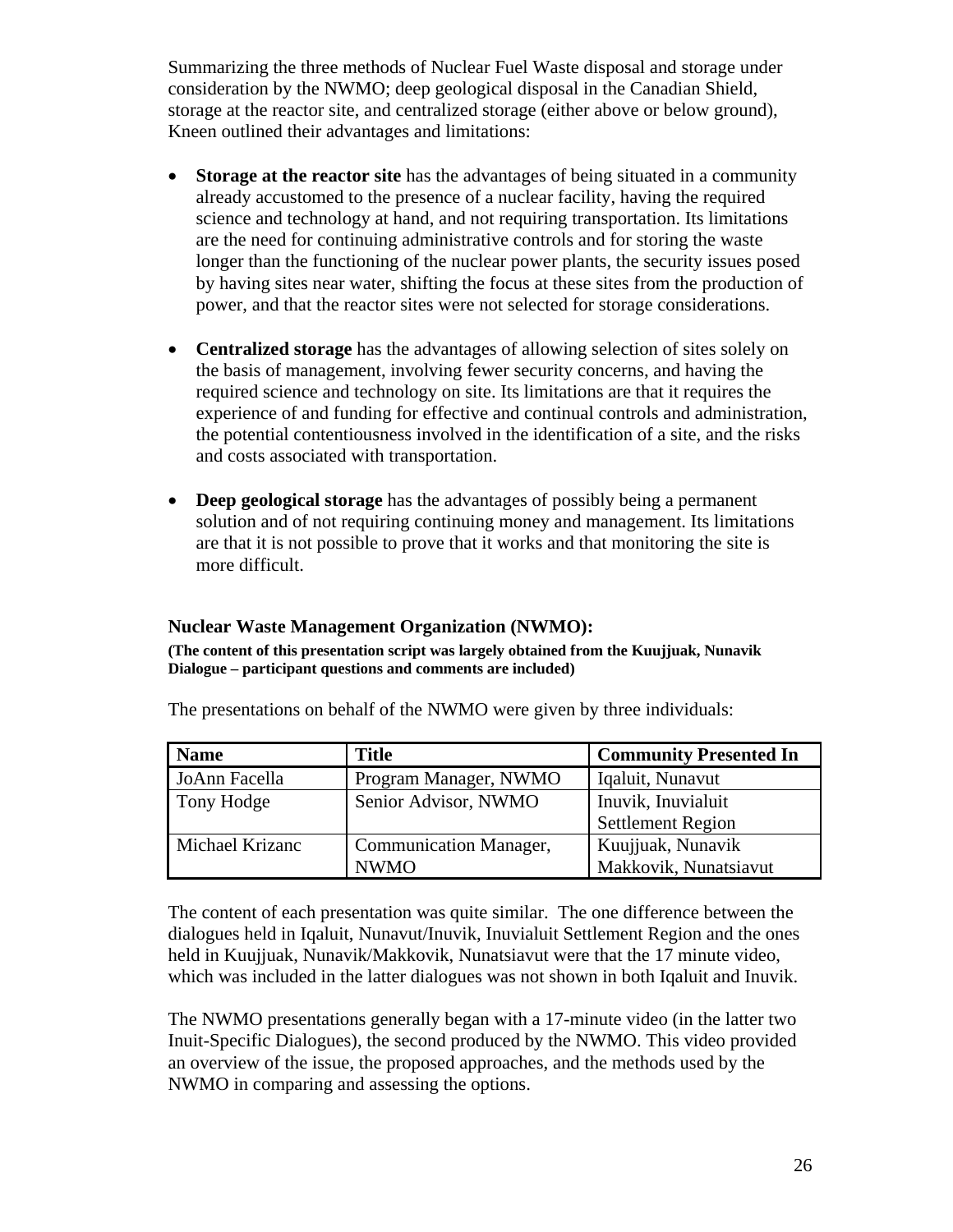Following the video, the NWMO representative gave a PowerPoint presentation, explaining that there are 22 nuclear reactors in Canada, five of which are currently in extended shut-down mode. One of the closed reactors in Pickering, Ontario is coming back into production, and two at the Bruce facility may be returning. It was stated that an environmental assessment is underway at Gentilly, Québec, and a government decision will be made on whether to refurbish the reactor**.** The New Brunswick government will soon decide the future of the Point Lepreau plant. Atomic Energy of Canada Ltd. currently stores used fuel in Manitoba, Ontario, and Québec. Small amounts of used nuclear fuel are also stored at universities across the country.

The used fuel is contained in 1.8 million bundles at seven sites—Pinawa, Chalk River, Bruce, Pickering, Darlington, Gentilly, and Lepreau—as well as the small amounts at universities. The supply amounts to 60,000 tonnes and is half of the eventual total that will be amassed in the lives of the current nuclear reactors. Most of the waste is in Ontario. The first stage—wet storage—lasts seven to 10 years and is followed by a period of dry storage. The dry storage units are designed to last 50 years, although engineers say they could last up to 100 years.

A bundle is about the size of a fire log. It is used in the reactor for 12 to 18 months and during that time, produces power that would supply a household for 100 years.

The NWMO representatives displayed photographs of storage pools and dry storage casks. He described outdoor concrete dry storage silos that are made of reinforced high density concrete, with steel liners and outer shells. Dry-storage silos house four modules, each containing 80 bundles. When full, they are filled with helium and welded shut.

The NFW Act of 2002 required the establishment of the NWMO and its advisory council, whose chair is David Crombie. The NWMO budget—provided by the nuclear industry on the polluter-pay principle—was initially \$550 million and has been increased by \$110 million each year since, for a total of \$770 million by December 2003. The NWMO study must have a financial formula in its recommendations and is required to study three options but may also consider others. The NWMO report is due by November 15, 2005. The federal government must make the final decision based on the approaches studied by the NWMO.

The mission of the NWMO is to develop collaboratively with Canadians a socially acceptable, technically sound, environmentally responsible, and economically feasible management approach for the long-term care of Canada's used nuclear fuel.

The NWMO's recommended management approach must include more than a technical method. It must include an overarching management system with components such as governance, financial surety, monitoring and reporting, a public participation mechanism, dispute management, and research and development. It must also include an implementation strategy.

The NWMO representative outlined the NWMO milestones since its inception. In its conversations with approximately 300 Canadians, the NWMO heard that Canadians want an iterative approach with regular reports. As a result, the study has been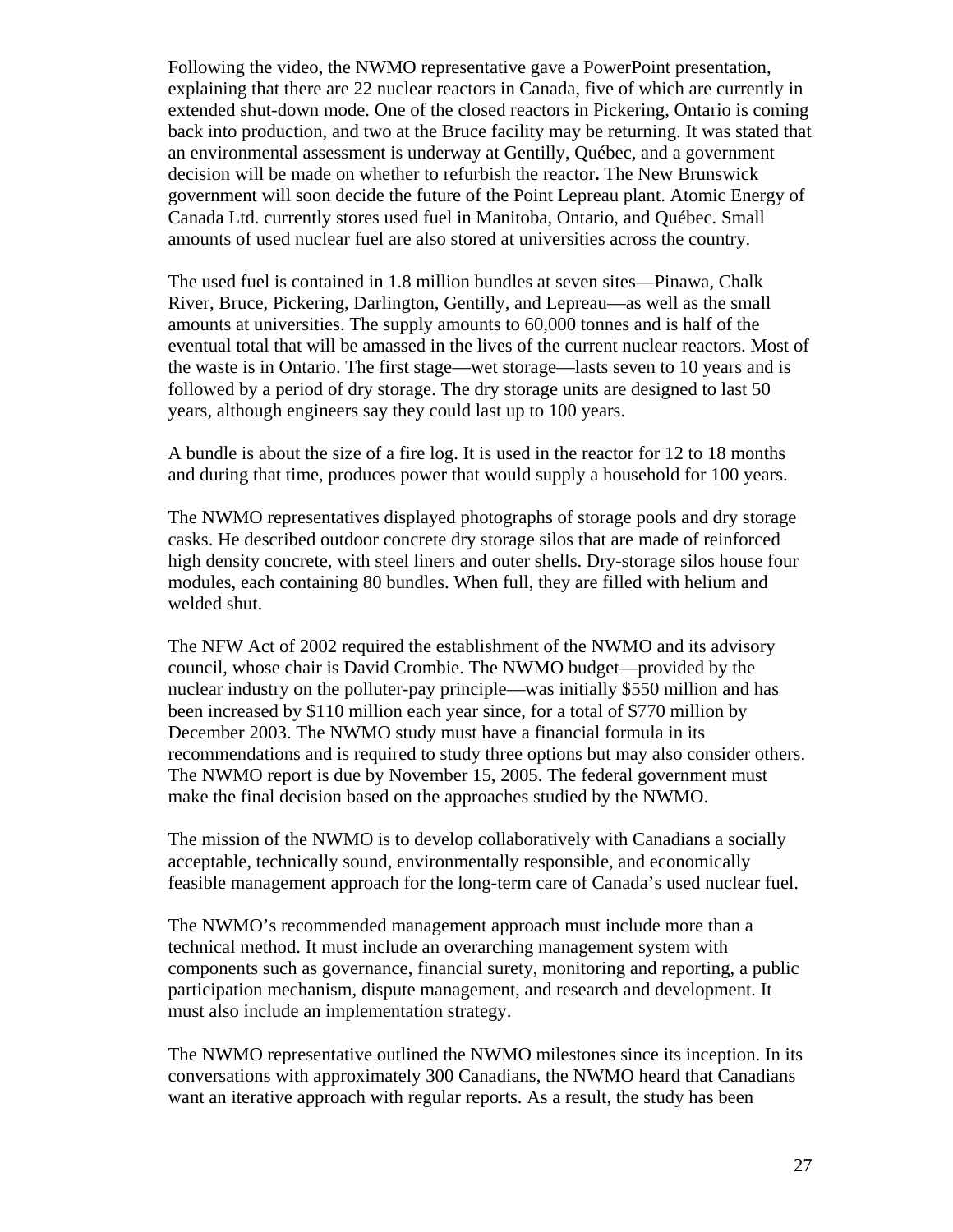divided into four sections. The NWMO produced its first discussion document in November 2003 outlining 10 key questions concerning the following:

- Institutions and governance
- Full public engagement and participation in decision-making
- Aboriginal values
- Ethical considerations
- Synthesis and continuous learning
- Human health, safety, and well-being
- Security
- Environmental integrity
- Economic viability
- Technical adequacy

The second discussion document was released in the summer of 2004. The third will be the draft report, to be released in the spring of 2005. And the last stage will be the release of the final report in November 2005.

The NWMO's second discussion document moves toward a framework for assessment of the options. Through the values derived from the citizen dialogues, an ethics panel, and information assembled from experts, the NWMO identified eight objectives for an acceptable management approach. Each of the storage options was scored against these eight objectives:

- Fairness
- Public health and safety
- Worker health and safety
- Community well-being
- Security
- Environmental integrity
- Economic viability
- **Adaptability**

The NWMO representative gave a brief overview of the three technological methods of managing Nuclear Fuel Waste, and their advantages and limitations. Storage at the current nuclear sites would eliminate the transportation element, but would require multiple administrations. Also, this option would not be particularly fair to the affected communities, who did not sign on to permanent involvement with nuclear waste. Deep geological storage, where nuclear waste would be encapsulated in rooms 500 to 1000 meters below ground, has been researched extensively—over \$700 million has been spent on it.

Noting that the Canadian Shield encompasses Nunavik, a participant asked which area of the Shield is being considered. The NWMO representative responded that the study will not propose sites, just a management approach. The selection of a site can only occur after a method is chosen. Site selection will probably not be final for approximately 30 years after the method is chosen. While the legislation's description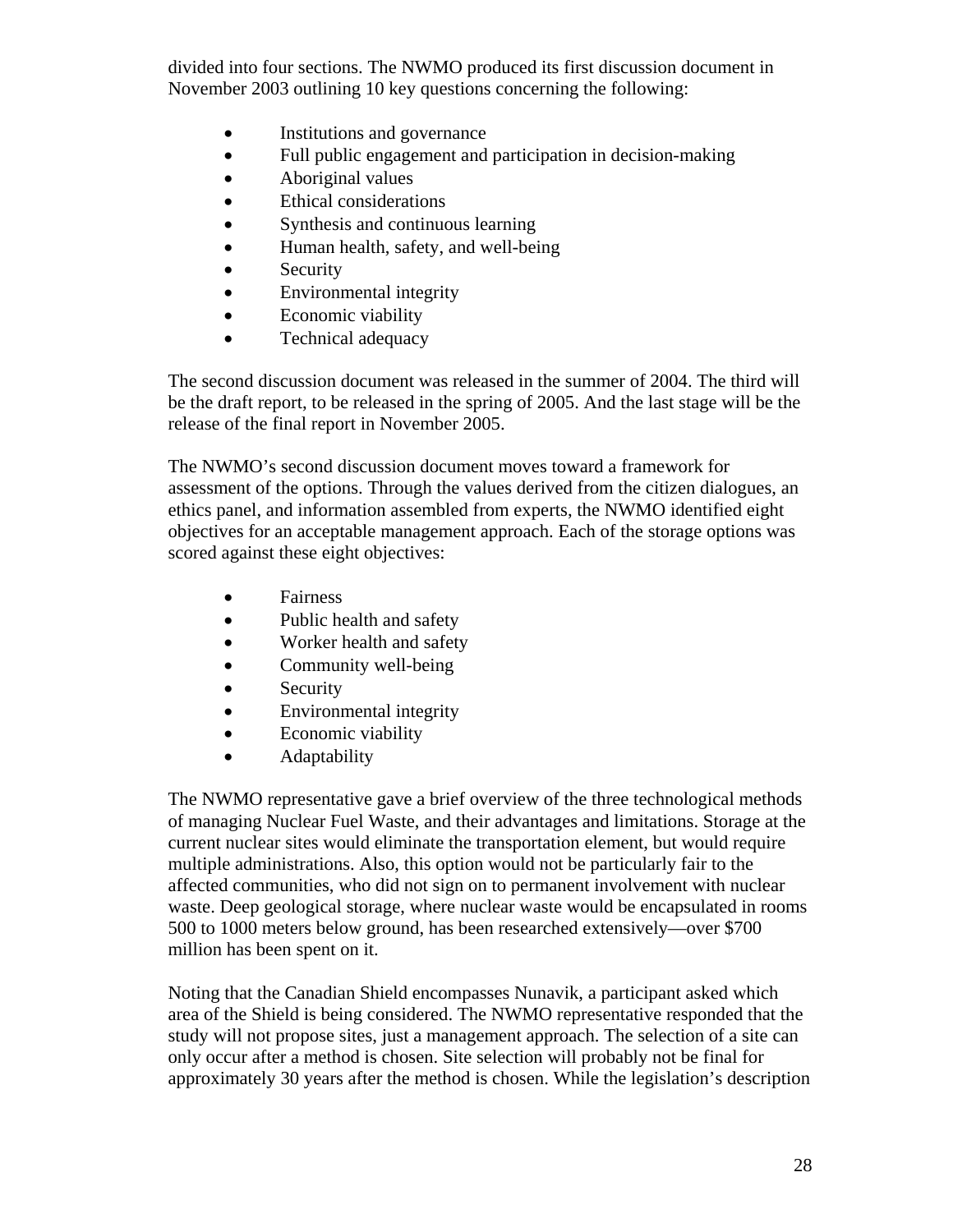of deep geologic disposal is not limited to the Canadian Shield, the current process is not a site selection exercise.

The participant stated that he hoped the objective of fairness would be applied. The NWMO representative responded that involvement of citizens is very important. The DAD (Decide, Announce, and Defend) process is no longer acceptable.

Asked what would happen if the community near a chosen site were to object, The NWMO representative stated that an increasingly important principle is a willing host community. "It would be reasonable to insist that this be part of the siting principle," he said.

Asked if the community would be paid for storing the waste, the NWMO representative stated that the issue would need to be discussed. There may be jobs associated with storage of Nuclear Fuel Waste, and at some point, Nuclear Fuel Waste may be considered a valuable resource. Alternatively, Nuclear Fuel Waste may cause damage, which would lever compensation. The NWMO representative referred to a different but illustrative issue, the talk of financial arrangement for Kincardine, Ontario, with the re-establishment of the Bruce nuclear reactor. He noted that some people have another name for this kind of financial arrangement—a bribe. One other aspect for consideration is that there must be agreement between the owner of material and the community if a material is to be moved. However, the current report will not go that far.

Returning to his presentation, The NWMO representative stated that the remaining milestones are the draft report in the spring of 2005 and the final report by November 15, 2005. The final report will be made public at the same time it is delivered to the Minister of Natural Resources. The comments of the NWMO's advisory council will also be made public at that time. Since the owners of the Nuclear Fuel Waste are paying for the process and comprise the board of directors, an independent advisory council was established to balance and oversee the NWMO's work. The independent advisory council is providing ongoing comments and will make a final comment on whether the NWMO has done its job. The notes from this council's meetings are available regularly on the NWMO's website.

The NWMO representative stated that the NWMO is looking for ITK's thoughts on what to recommend to the government concerning the process, the three methods, the encompassing management system, the criteria to assess the options, and on who should have what responsibility.

Speaking of balancing benefit and risk, a participant said communities should know what they are getting into. There is still a lot of uncertainty in the science. The most likely method—deep geological disposal—has never been tried before. The NWMO representative stated that even the Egyptian pyramids have lasted for a fraction of the life of used nuclear fuel bundles.

A participant enquired about the health of the nuclear workers in the photographs in the NWMO representative's presentation. The NWMO representative stated that the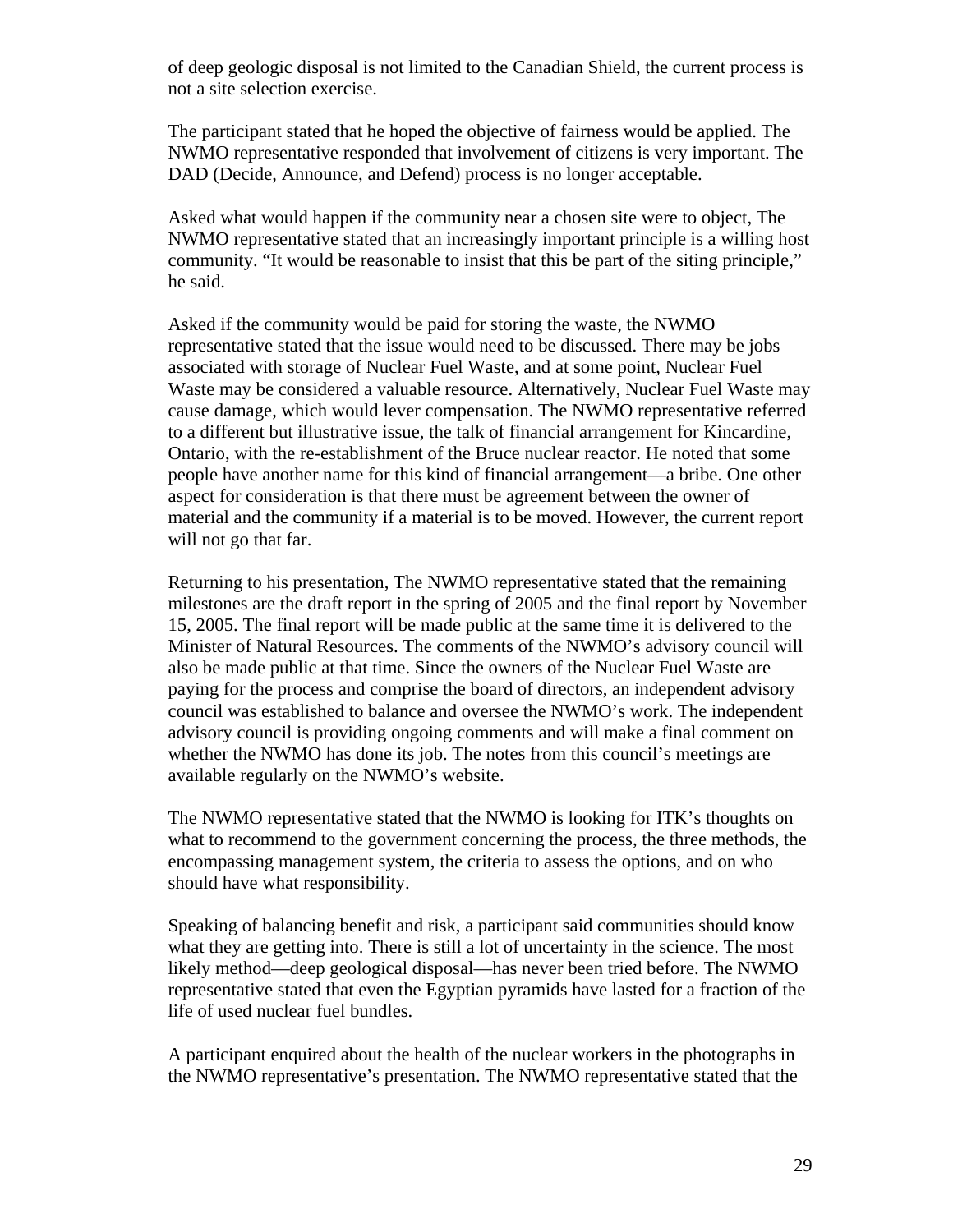health of nuclear workers is better than that of the average Canadian, but reminded the group that these workers are well paid and have health plans.

Asked if homes are close to the existing nuclear plants, the NWMO representative stated that the Bruce and New Brunswick plants are in remote areas while the Pickering and Darlington plants are in built-up areas, but within an industrial area.

Returning to the previous discussion of the health of nuclear workers, a participant added that although all Canadians are exposed to some level of radiation, exposures are cumulative and there is no minimum safe level. The NWMO representative referred participants to a paper on the NWMO website from a physicist who argues that some radiation is good for humans and serves as an inoculation to further exposure. The NWMO representative further clarified that he does not advocate this position.

#### **Canadian Coalition for Nuclear Responsibility/Atomic Photographers' Guild (The content of this presentation script was largely obtained from the Kuujjuak, Nunavik Dialogue – participant questions and comments are included)**

Gordon Edwards introduced himself as a teacher of mathematics at Vanier College in Montréal. He said he was shocked when he learned the problems associated with Nuclear Fuel waste. He joined the Canadian Coalition for Nuclear Responsibility in an attempt to demystify the subject and make information available to ordinary people in a language they could understand.

Robert Del Tredici introduced himself as a teacher of photography in Montréal. When he became aware that all aspects of the nuclear era are invisible, he embarked on a process to make them visible.

Edwards and Del Tredici's presentation took the form of a slide show of Del Tredici's photographs with commentary by both men.

Dr. Robert Del Tredici told participants that the effects of radiation and other invisible phenomenon are in reality highly visible. "No technology casts a deeper shadow than nuclear technology," he said, noting that it is time for transparency on the issue.

Dr. Gordon Edwards indicated that he and his colleague were present to explain this complicated technology in words that make sense.

Edwards suggested the first question participants should ask is: "Why are they coming to ask for our opinion?" One answer could be that government and industry do not know what to do with Nuclear Fuel Waste. Edwards said he had been very interested in nuclear technology when he first graduated. Given its reputation as a "clean" source of energy, he had been shocked to learn that nuclear energy produced radioactive waste. He asked why it has taken 30 years to start asking questions about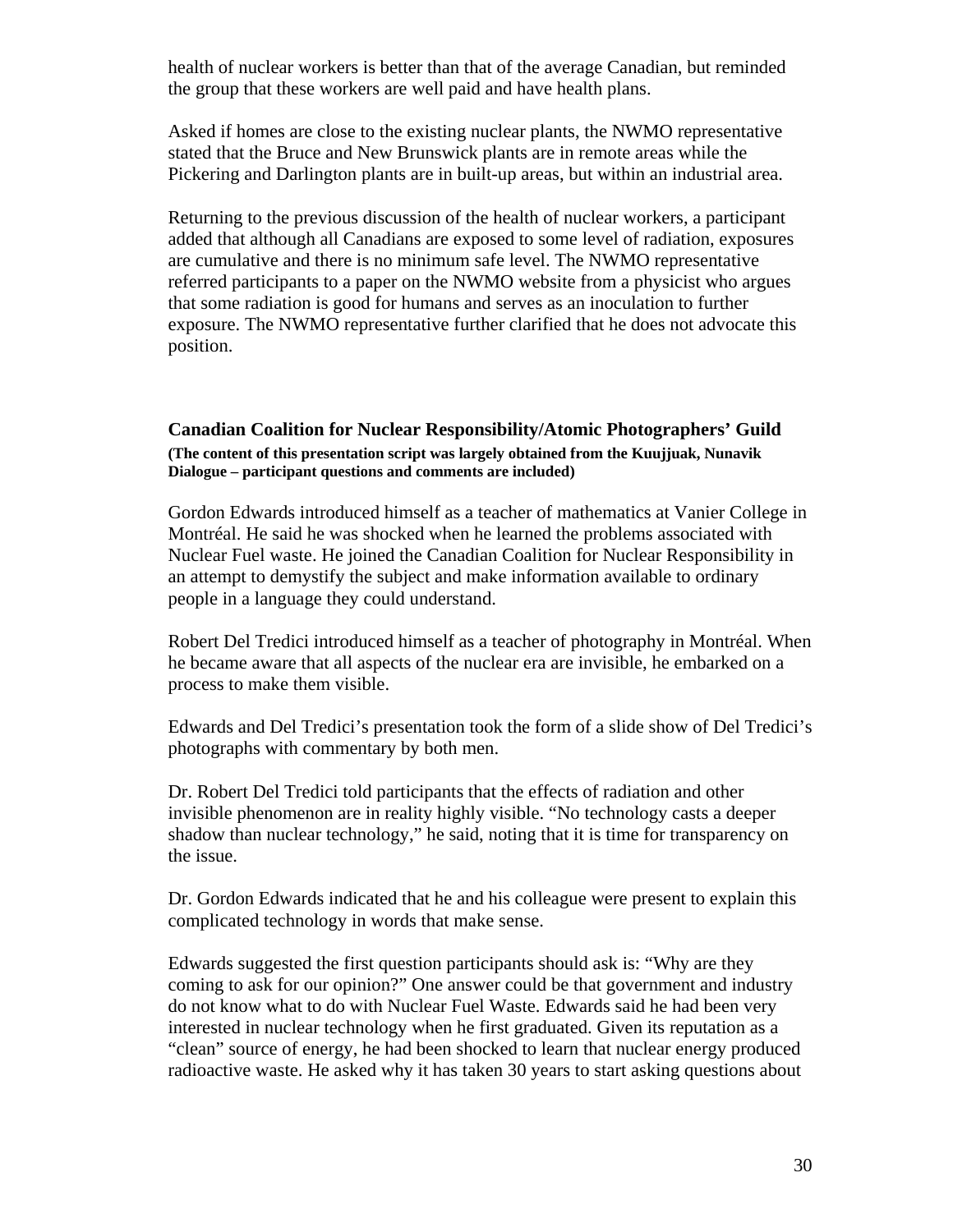Nuclear Fuel Waste management. "Why are Canadians being consulted now and not back then?" he asked.

Showing slides of enormous cement silos, the presenters described the process of containing spent nuclear fuel bundles. "Once these bundles come out of the reactor, they are lethal and can kill someone in 20 seconds," said Del Tredici. Edwards underlined the danger of Nuclear Fuel Waste by relating the difficulty of maintenance work on the reactors. "At Pickering, some reactors have been shut down for seven years, both because of thousands of maintenance problems and the limited time workers can spend in the reactor," he said.

Del Tredici described the uranium atom—the basic fuel for the fuel bundles—and pointed out its heavy nucleus. As this nucleus is bombarded, it splits and releases energy. When this process is repeated on millions of uranium atoms, a huge flux of energy is produced, resulting in either an explosion (a nuclear bomb) or the production of energy.

One of Del Tredici's pictures showed a Russian monument dedicated to the splitting of the atom and the "father" of atomic energy. "This split results in new entities literally the fall-out," he said. Edwards noted that the term "fall-out" is used after a nuclear explosion but not for the process contained in a nuclear reactor even though the material is the same. It is essential that Nuclear Fuel Waste be kept safe and monitored at all times. Atom splitting results in at least 211 fission products, which are different every time. "These fission products are the waste," he said. Del Tredici added that fall-out is still "coming down" from nuclear testing done by the United States, China, and Britain.

"The fall-out of that testing is considered part of the natural background radiation," Edwards explained.

The speakers turned to the human toll from radiation exposure. An American marine, who was exposed at close range to an underwater nuclear explosion, suffered from multiple cancers. Only after his death did the lawsuits he had repeatedly launched while alive succeed in modest compensation for his wife.

Edwards explained that exposure to low levels of radiation may take years to manifest. While some body cells will be immediately killed, others will be permanently damaged and perhaps lead to cancers and blood disease. In children, low levels of radiation exposure have been linked to mental retardation. "Some say some radiation is good for you but all scientific evidence points to the probable fact that there is no safe level," Edwards said. However, the effects of radiation are difficult to prove without extremely expensive studies of an entire population.

Del Tredici said high rates of tumors, stillbirths, and other serious health problems in St. George, Utah were linked to the Nevada nuclear bomb test site, yet the suit against the United States government was overturned and no compensation was paid. Edwards underlined the common element in these cases: the government told the population not to worry. The problem, Edwards restated, is the time delay of up to 20 years. "Workers feel fine on the job but once they retire, health problems appear," he said.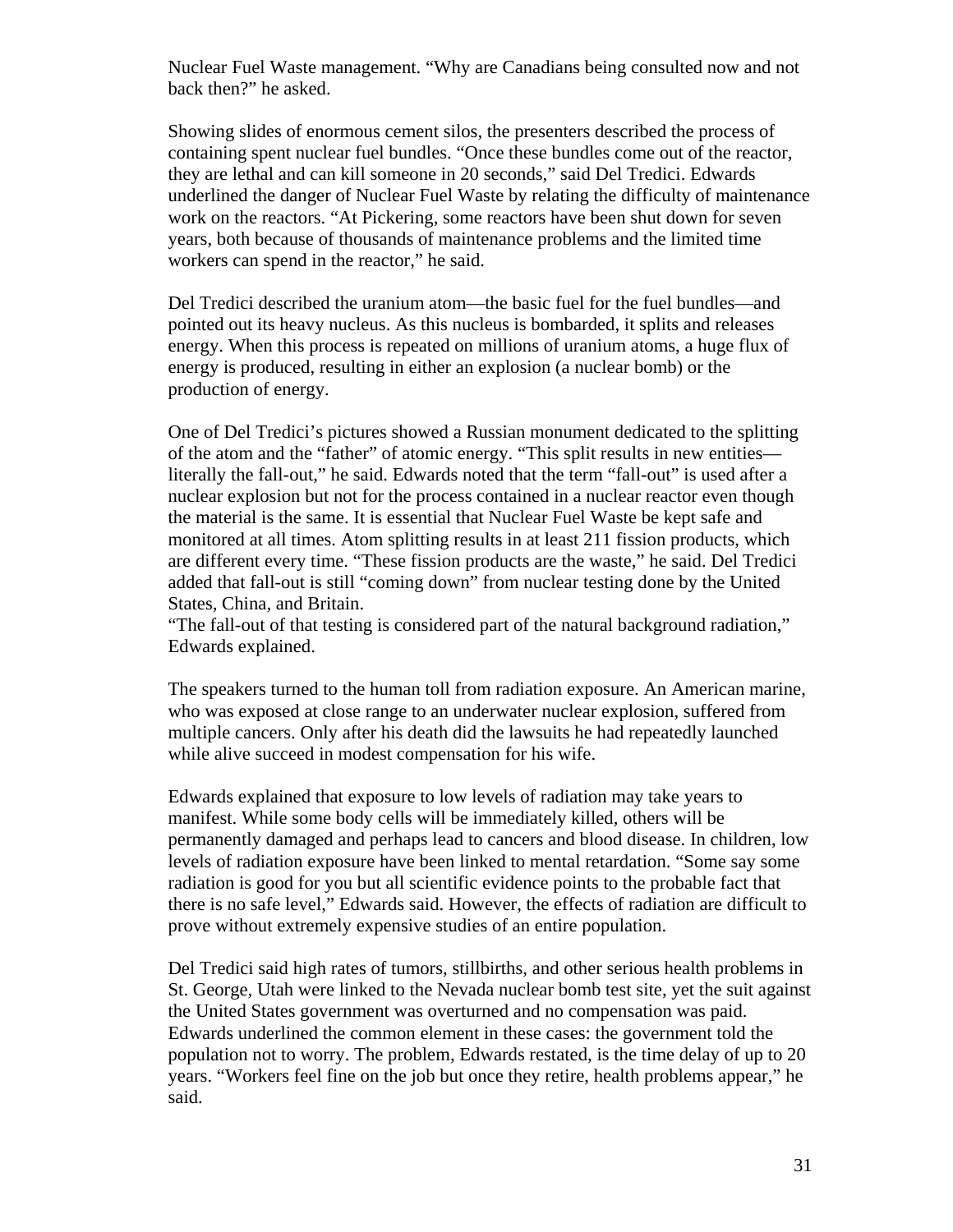Canada is the biggest exporter of uranium and prior to the 1960s all of it went to the United States bomb program. "Here is the problem with the transparency of the nuclear industry," Edwards said. There is no clear history of Canada's nuclear involvement and the nuclear industry that could provide answers to such questions has failed to do so. "Did they know of the dangers and go ahead anyway?" Edwards asked. The Canadian Coalition for Nuclear Responsibility knows the answer to this question but the NWMO does not address these points.

Switching the focus to uranium mining, Edwards recounted the tragedy of the Dene mine workers at Port Radium who carried burlap sacks of crushed uranium ore on their backs, unknowingly breathing in radioactive particles. Deline, on the shores of Great Bear Lake (Sahtu), otherwise known as the "Village of Widows," lost many of its men to cancers as a result. The mine workers were not told two key things: handling the crushed ore would be dangerous to their health and the uranium would be used to create bombs. The relationship between the nuclear industry and the military has led to the mystery and secrecy that still abound even though the dangers of radiation have been known since as early as 1931. The dangers to human health were relayed to government workers who assayed the uranium ore but not to the Dene miners.

Although alpha radiation is a very weak form of radiation easily stopped by a sheet of paper, its inhalation can seriously damage lung tissue cells. Referencing a picture of a radiograph, Edwards noted the pulses of radiation that are given off in affected lung tissue. Even though only a small number of cells are damaged, it is sufficient for the onset of cancer. In the U.S., the Surgeon General has identified home radiation (from radon) as the second most important cause of lung cancer. Edwards noted that the nuclear industry sometimes uses the argument of background radiation for justification to double exposure. "While it's true that it's natural, it doesn't mean you should add to the risk," he said.

Uranium mine tailings present another serious environmental and health concern. Although the original ore is gone, the same amount of radiation remains and is generally uncontained. This has been acknowledged by industry and a government committee that studied the issue, recommending that uranium mining be halted until a solution is found for high level wastes. Edwards noted that while radioactive tailings have not nearly been given the same attention as high level waste, it remains a serious concern for its ease of entering the food chain. "Why is the NWMO not dealing with all types of waste?" he asked.

In a subsequent overview of Canada's inventory of radioactive waste, Del Tredici and Edwards wondered why discussions of Nuclear Fuel Waste management have not included the notion of stopping its production.

Edwards then turned to the options for Nuclear Fuel Waste management under discussion. He noted the difficulty of safeguarding dry storage containers in the context of radioactive half lives of thousands of years. "We have never safely disposed of anything," he said. Even if an underground Nuclear Fuel Waste repository was built, complete with signs warning of the health and environmental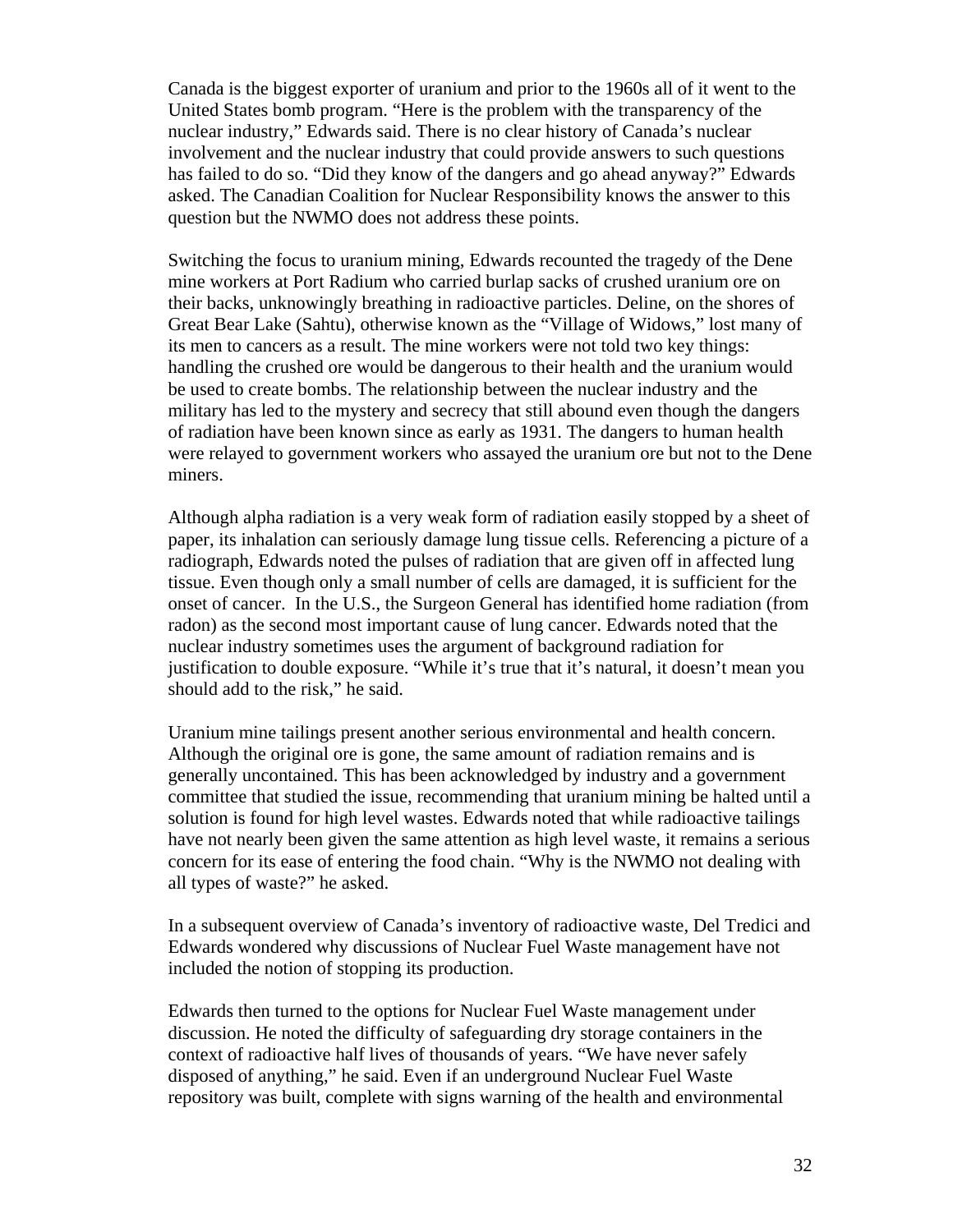dangers, there is no guarantee that the language would still be understood in a thousand or ten thousand years. The fundamental question remains: Why are we producing this stuff? "It's a very complicated and dangerous way to boil water for the steam, which turns the turbines that produce electricity," said Del Tredici.

Reactors are intended to operate for approximately 30 years. The high maintenance and renovation price tag begs the question: Are they worth refurbishing? Renovations are costly because of the radiation danger and unexpected problem, with renovations to Pickering Unit Four costing \$1.4 billion. Despite the costs, the great attraction to nuclear production persists. Where else can one find such a tremendous concentration of energy in such a small pellet? Nuclear energy sounds like a good idea, so clean and well-safeguarded, but problem arise from its usage. "You have accepted an eternal commitment to look after the waste," Edwards said. The nuclear industry has failed in its responsibility to inform the public by perceiving major technical problems as a public relations problem.

The contamination of the food chain in Lappland from the fall-out of the Chernobyl plant disaster has shown that long-range transport is a serious concern. This release is more important than the original explosion. In reply to a question about the monitoring of the Chernobyl reactor site, Edwards indicated that a sarcophagus protects the melted core. International financial aid is being sought to maintain this protective structure.

Displaying a picture of wet storage, Edwards indicated that 14 feet of water is needed to cool the radioactive bundles. "The heat generated by the spent fuel bundles needs to escape; if the waste was sealed it would be very dangerous," he explained. Dry storage containers are necessarily large because the walls have to be thick enough to contain the radioactivity. Del Tredici noted that similar dry storage containers would be used for centralized storage. "Would this really be a simplification?" he asked.

The third option, underground storage, has problems as well. Del Tredici referred to a test shaft in Manitoba that runs one-quarter of a mile into ancient granite. No one can predict what would happen if Nuclear Fuel Waste was stored in rock containing millions of hairline fractures created by drilling the shaft. The concern is with the fracture zones. Furthermore, there is no doubt that such shafts would fill with water, which would then seep into fracture zones. "How can you restore the original integrity of the rock?" Edwards asked. There is no guarantee that this management option would work, and failure would be disastrous.

Reprocessing uranium brings its own dangers. Del Tredici noted that the amount of waste produced from reprocessing multiplies with the use of corrosive acids. The extracted plutonium is useful for only one thing: nuclear weapons production. Edwards suggested that plutonium is the reason countries want nuclear reactors. Canada's gift of a nuclear reactor to India was never used to generate electricity but was used to produce India's first nuclear bomb.

Edwards noted that the Government of Canada has never passed a law forbidding uranium reprocessing. "They have always kept that door open," he said. The suggestion that Nuclear Fuel Waste is a valuable resource can only refer to its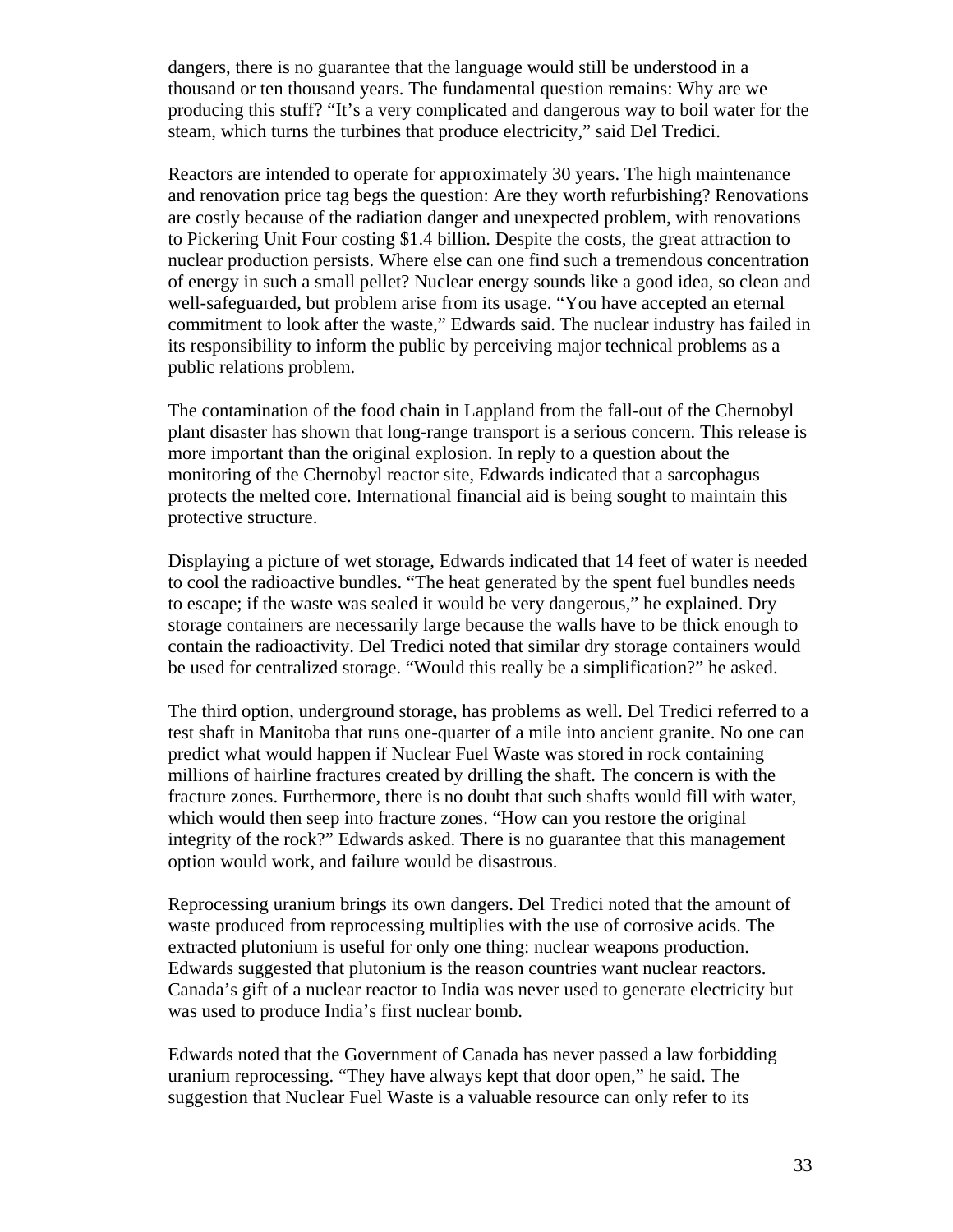capacity to be reprocessed into plutonium. The very fact that plutonium gives off alpha radiation while still being relatively safe to handle creates a significant safety issue.

Del Tredici showed a picture of the Hanford nuclear reprocessing storage site in the United States. Millions of gallons of contaminated acid have leaked into the ground causing serious environmental problems. It is immensely difficult to manage this reprocessing waste and the plutonium produced.

A community that accepted Nuclear Fuel Waste in an underground repository or centralized storage would be faced with the possibility of future reprocessing for plutonium and further environmental and security problems. "Shouldn't this be more overtly on the table?" asked Edwards.

Reprocessing of uranium has left its mark in Russia, said Del Tredici. For many years, radioactive liquid waste was dumped directly into a river upstream from Tartar villages. "They have been living with it unknowingly and now that they know about the contamination there is little they can do about it," he said. Edwards noted that the uncertainty of underground storage is the very problem. "The evidence will come when it's too late," he said.

The question of whether or not it is responsible to store Nuclear Fuel Waste in an irretrievable process remains controversial. "It is arrogant to think that we have a solution and can determine Nuclear Fuel Waste management for future generations," Edwards said. There is no perfect solution and, furthermore, there is no known solution. "We are being asked to choose one of three management options. Are these the only options?" asked Edwards.

Del Tredici showed a photo of the Hiroshima peace bell to suggest that Canadians should not simply be accepting this situation. There is at least one more option: stopping the production of Nuclear Fuel Waste in the first place. Only then can Canadians talk about securely storing the waste.

Edwards contrasted this dialogue process with Sweden's national debate on the issue. The Swedish government provided money to different citizen's groups to educate themselves on the Nuclear Fuel Waste issue. A subsequent referendum determined that nuclear power should be phased out. Similarly, Germany and Belgium are phasing out their nuclear reactors. The question of nuclear reactor phase-out in Canada clearly is not on the table and is not part of the NWMO's mandate. Edwards suggested the Government of Canada and the nuclear industry are determined to continue with nuclear power production.

Edwards questioned the validity of the three options being presented to Canadians. Onsite storage is not a long-term solution if Nuclear Fuel Waste is going to be produced indefinitely. Furthermore, all nuclear reactor sites are located near bodies of water, with the potential for serious environmental problems. Despite sounding like it implies one storage site for the country, centralized storage would actually involve at least eight sites—one centralized location plus the seven current and any new reactor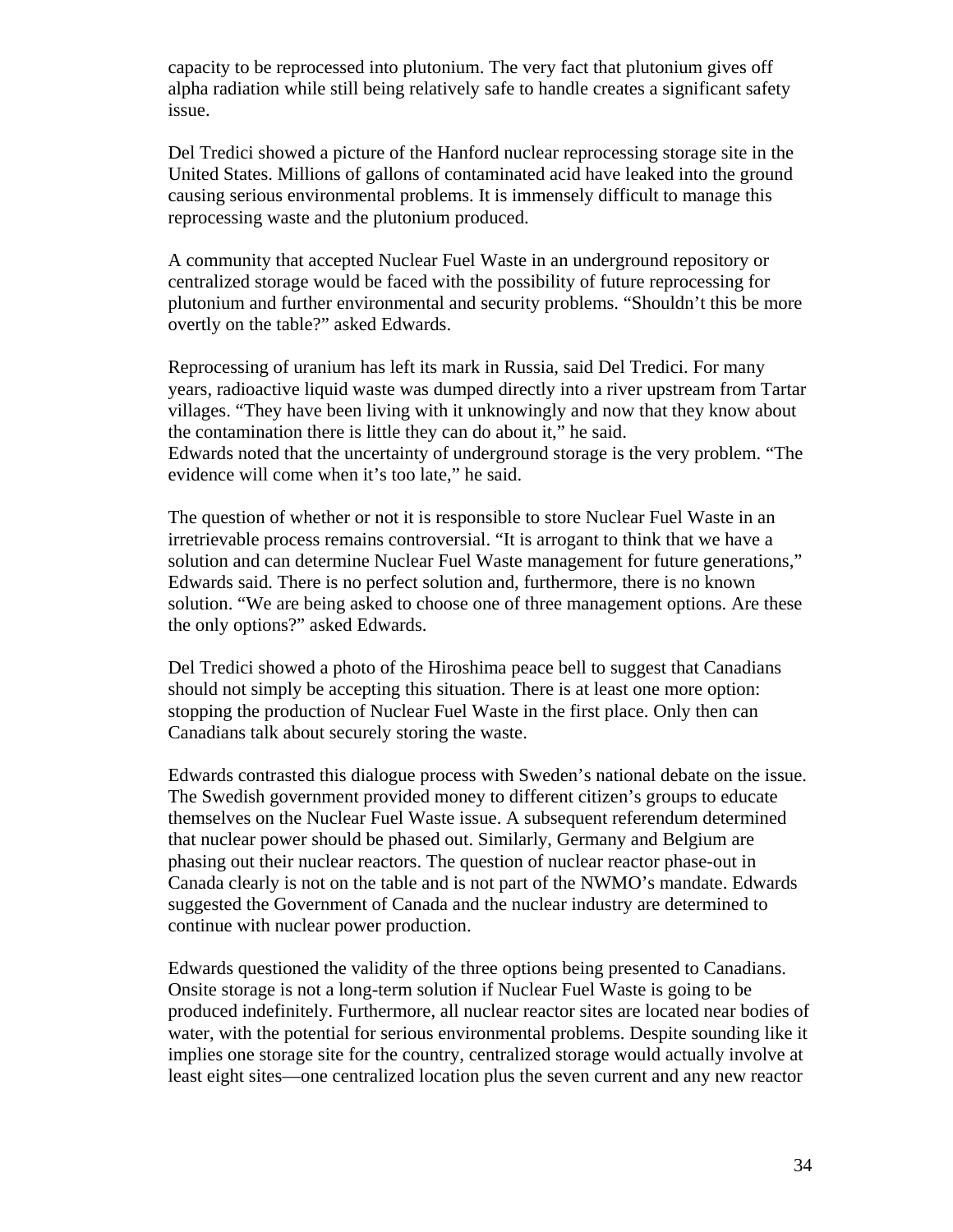sites. Another important question is if Canada's trade in nuclear reactors opens up the possibility of importing nuclear fuel waste.

Edwards suggested that any option Canadians choose will be interpreted as an endorsement to continue with nuclear production. "I believe that, eventually, they want to put Nuclear Fuel Waste underground and that the other options are just phases in that direction," said Edwards. The one positive thing about this dialoguing process is that for the first time people are hearing about Nuclear Fuel Waste and are being asked for their opinion. The NWMO has done a much better job of presenting the information than has the nuclear industry in the past.

In closing, Edwards clarified an earlier comment on the Seaborn Panel. Contrary to the claim that the Seaborn Panel said Nuclear Fuel Waste management options are safe but not publicly acceptable, the Panel said broad public support is required and safety is only one part of acceptability. Technical acceptability goes in hand with societal acceptability.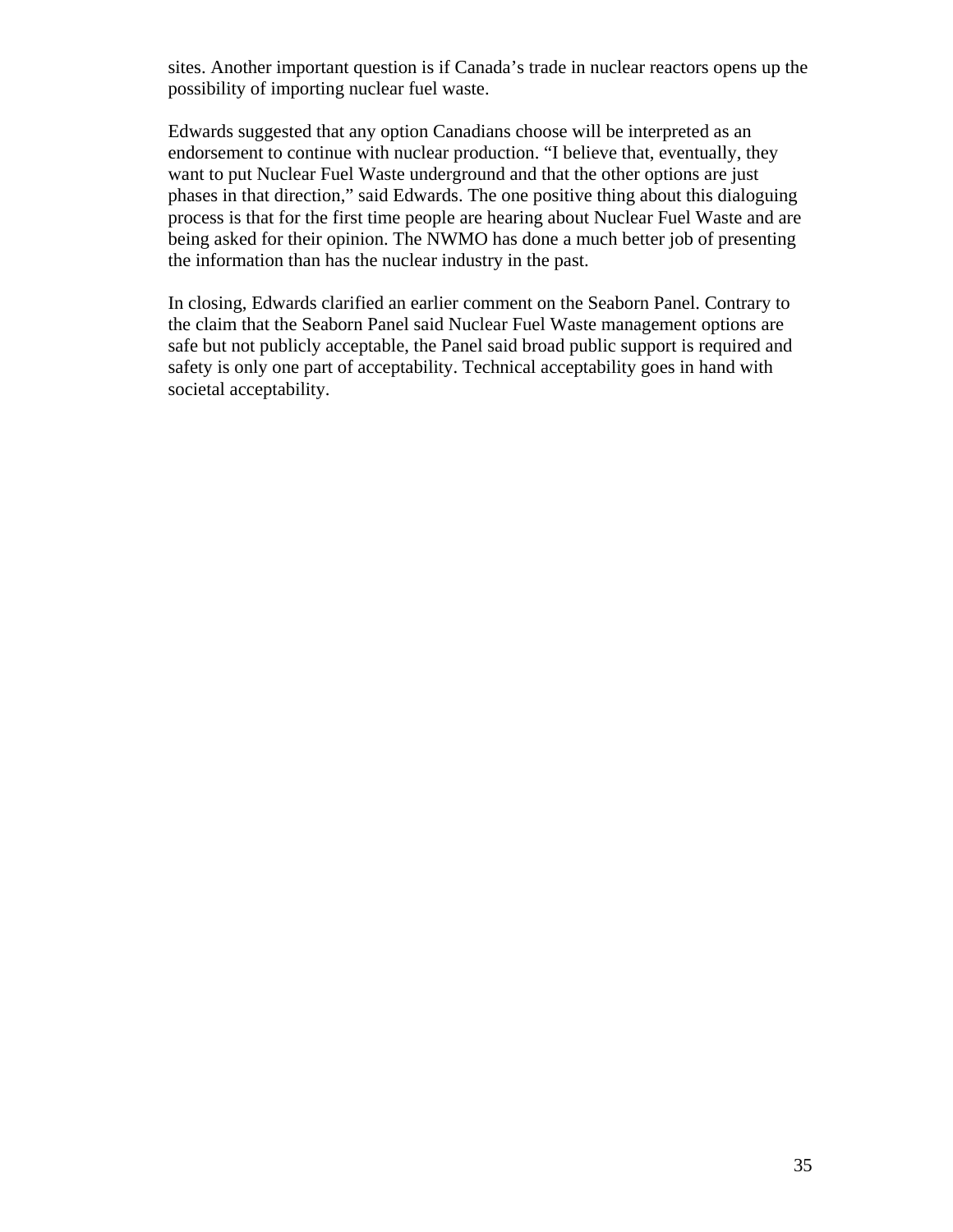**Appendix D: NTI Resolution**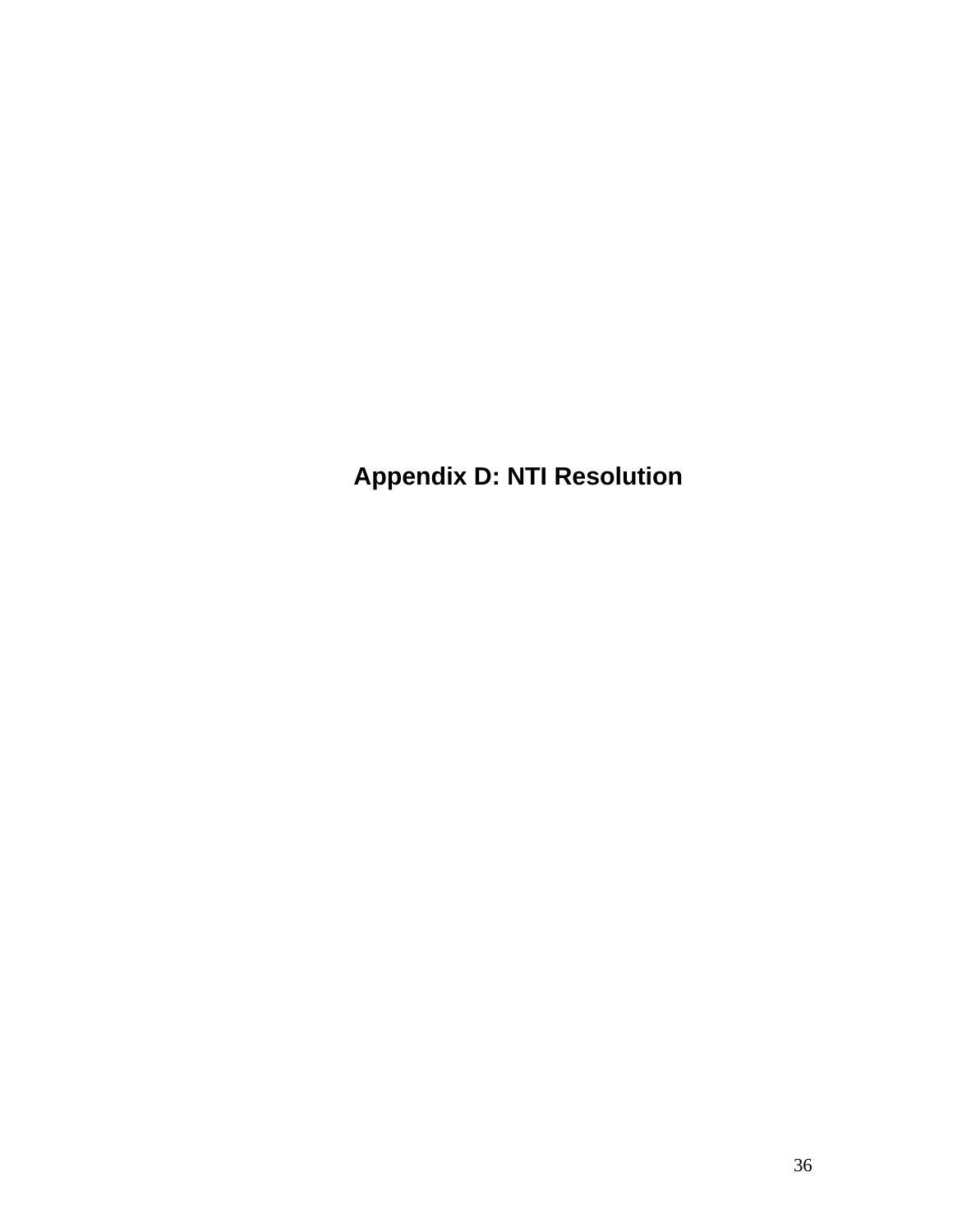### NUNA VUT TUNNGA VIK INCORPORATED

### **BOARD OF DIRECTORS**

Arviat, N. W. T. **August 26 to 28, 1997** 

*Resolution No.: B97/08-24 Re: Storage of Nuclear* 

*Material In Greenland* 

| Moved by:    | James Eetoolook |
|--------------|-----------------|
| Seconded by: | Larry Audlaluk  |

WHEREAS there are reports that the Premier of Greenland is giving serious consideration to a plan to store weapons grade nuclear waste and other nuclear material from Russia and the United States in Greenland;

AND WHEREAS Rand Unrestricted Draft Series data posted on the Internet as "A Concept for Strateqic Material Accelerated Removal Talks {SMART} "Debat om Thule Air Base; "Atom-fængsel" i Grønland" gives considerable detail on this nuclear proposal;

AND WHEREAS Rand estimates the material involved could be enough to manufacture about 100,000 nuclear warheads;

AND WHEREAS in addition to Greenland, other circumpolar locations including Canada, Iceland, and Northern Scandinavia could be under consideration;

AND WHEREAS the U.S. airbase at Thule, Greenland is cited as the most favorable location by the designers of the project proposal;

AND WHEREAS the transport of hazardous materials to or from the proposed Thule site could threaten people, lands or waters protected under the Nunavut Land Claims Agreement;

AND WHEREAS concern has been expressed to NTI by residents of Grise Fiord, N.W.T., a community which is relatively close to Thule;

AND WHEREAS: NTI is opposed to the storage of nuclear and other hazardous materials in the arctic;

Page 27 of 36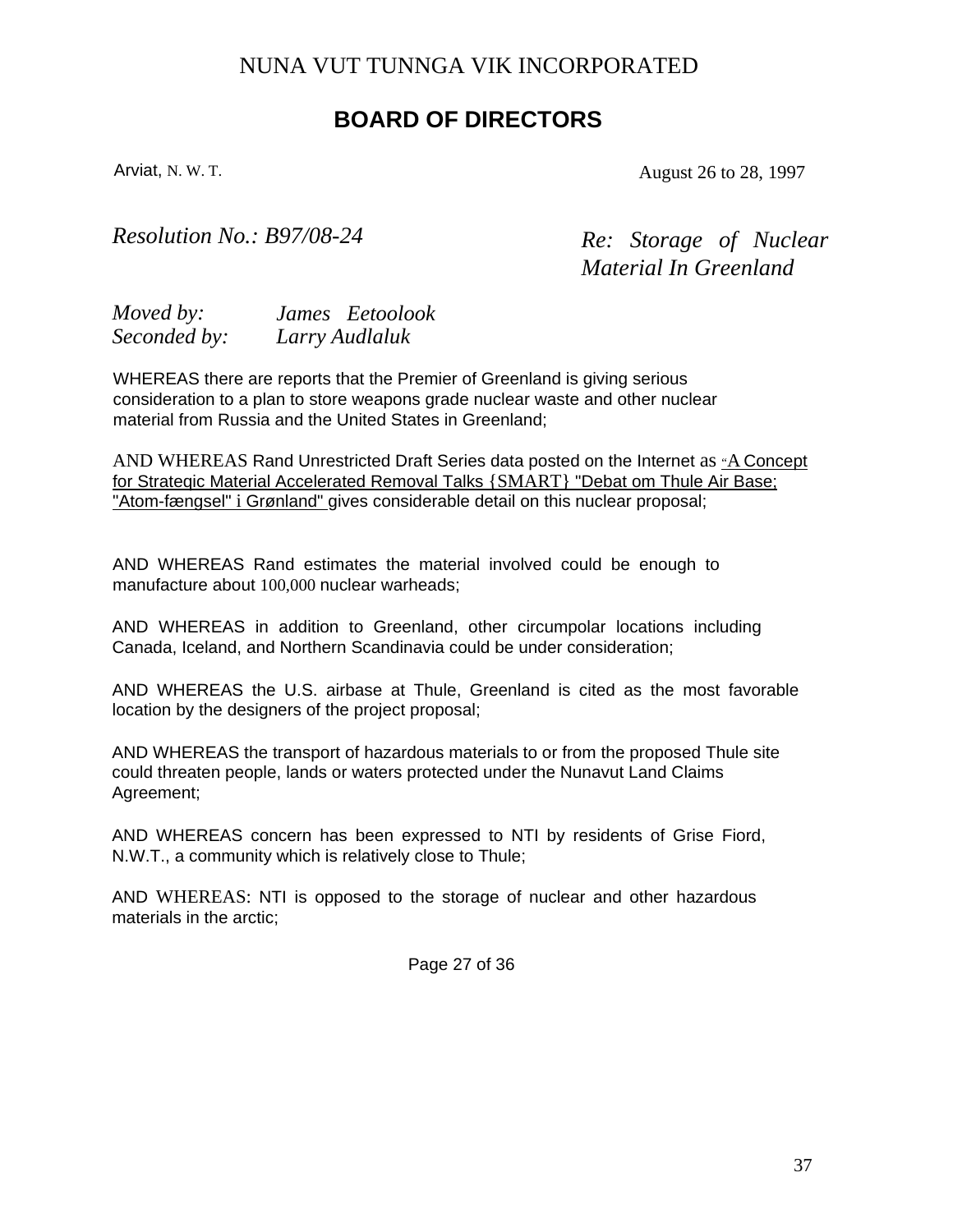### NUNA VUT TUNNGA VIK INCORPORATED

### **BOARD OF DIRECTORS**

Arviat, N.W.T. **August 26 to 28, 1997** 

AND WHEREAS NTI has already conveyed its strong concerns about this matter directly to the President of the Inuit Circumpolar Conference and requested that he convey the matter to the Premier of Greenland;

THEREFORE BE IT RESOVED that NTI voice its opposition to any plans for the storage of nuclear goods, or the transportation of such goods in the Arctic.

AND BE IT FURTHER RESOLVED that NTI take steps to notify representatives of governments and organizations involved in any such planning of our strong opposition to such plans.

In favour: 9 Against: 0 Abstentions: 0

CARRIED Date of Vote: August 28, 1997

Page 28 of 36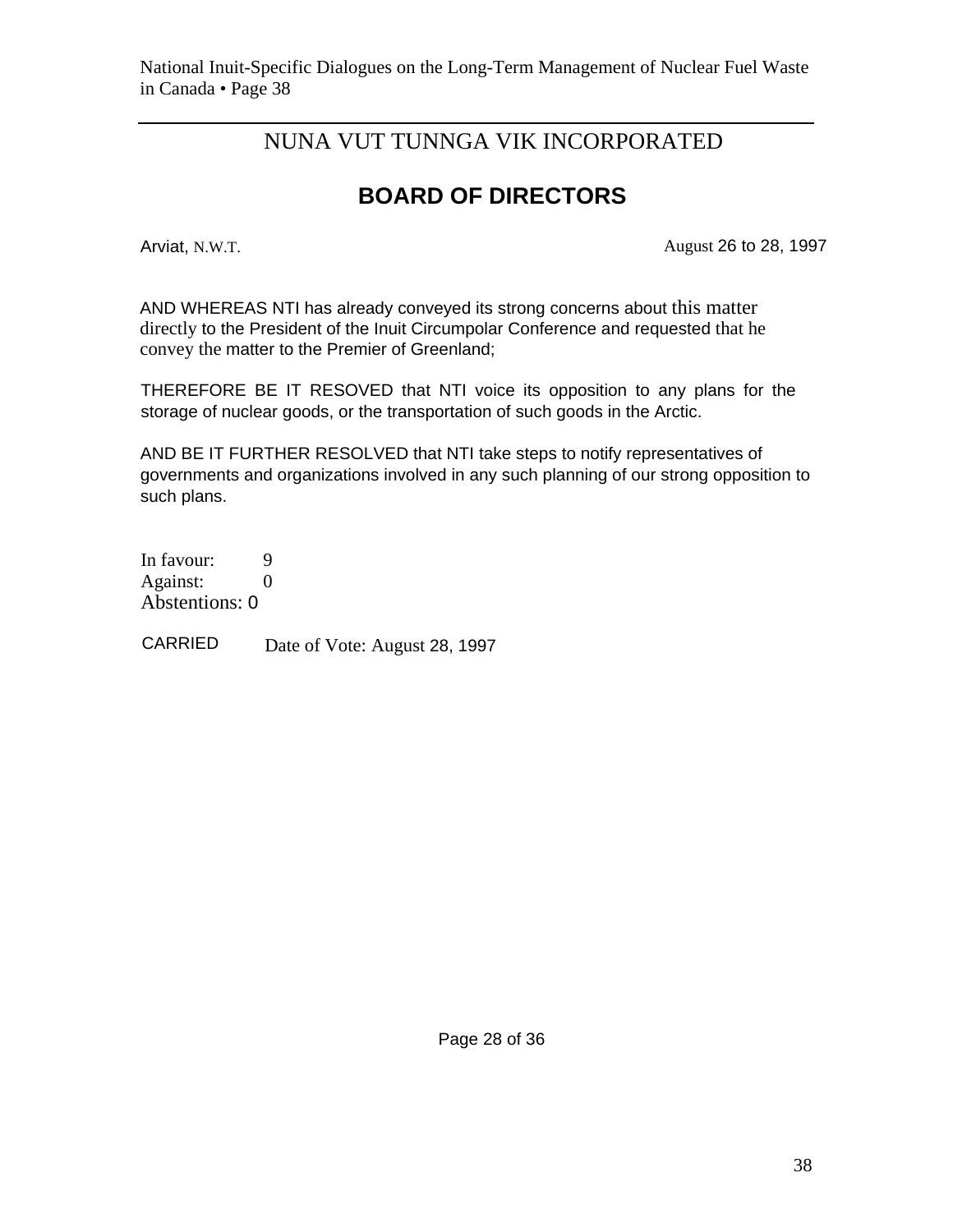### **Appendix E: ICC Resolution (June 1977)**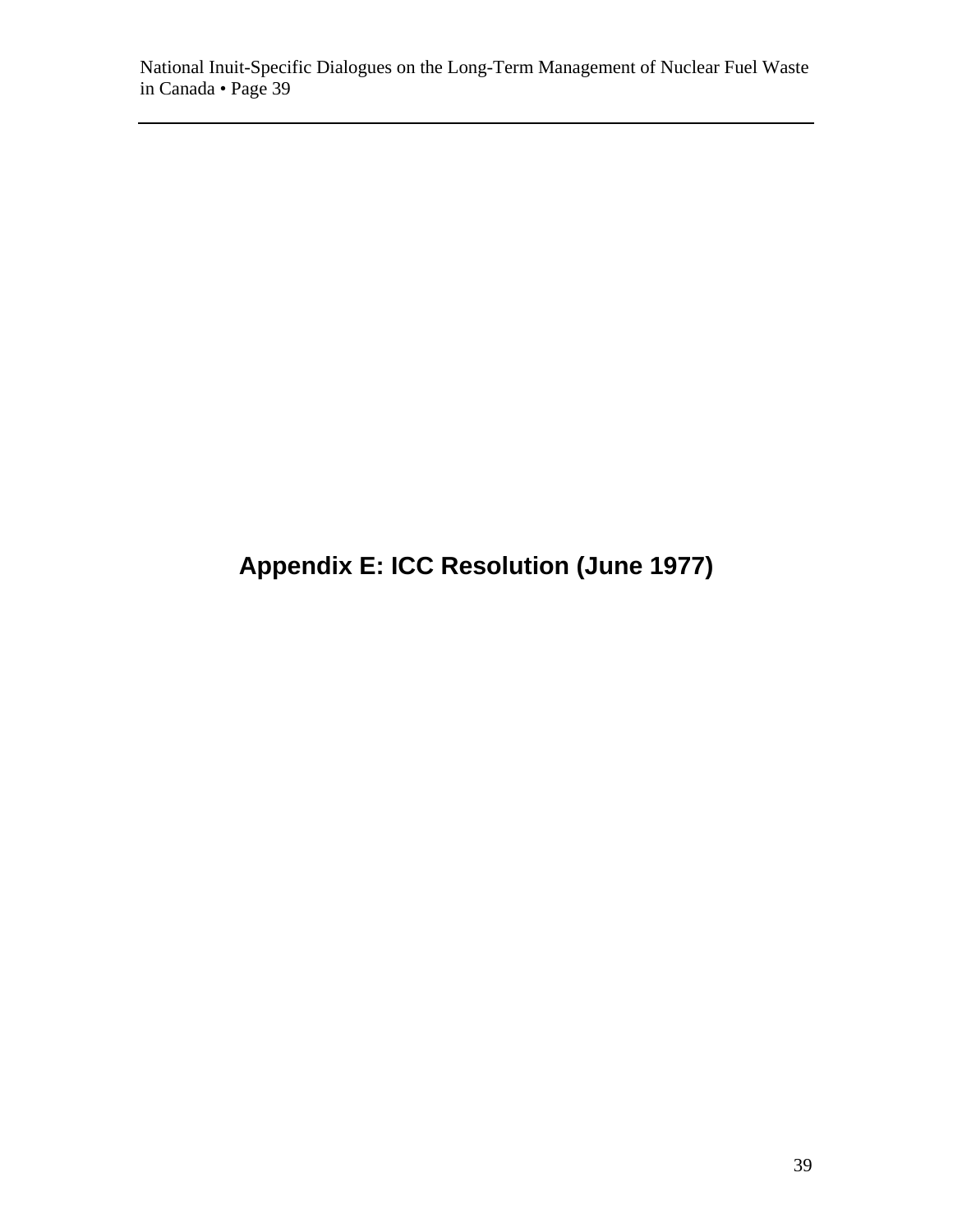## ICC Resolution (June 1977):

### **RESOLUTION 77-11 (Concerning peaceful and safe uses of the Arctic Circumpolar Zone)**

RECOGNIZING that it is in the interest of all circumpolar people that the Arctic shall continue forever to be used exclusively for peaceful and environmentally safe purposes and shall not become the scene or object of human conflict or discord; and

ACKNOWLEDGING the emphatic contributions to scientific knowledge resulting from a cooperative spirit in scientific investigations of the Arctic:

NOW, THEREFORE, BE IT RESOLVED:

(a) that the Arctic shall be used for peaceful and environmentally safe purposes only, and that there shall be prohibited any measure of a military nature such as the establishment of military bases and fortifications, the carrying out of military maneuvers, and the testing of any type of weapon, and/or the disposition of any type of chemical, biological or nuclear waste, and/or other waste. Further, present wastes be removed from the Arctic;

(b) that a moratorium be called on emplacement of nuclear weapons; and

(c) that all steps be taken to promote the objectives in the above mentioned.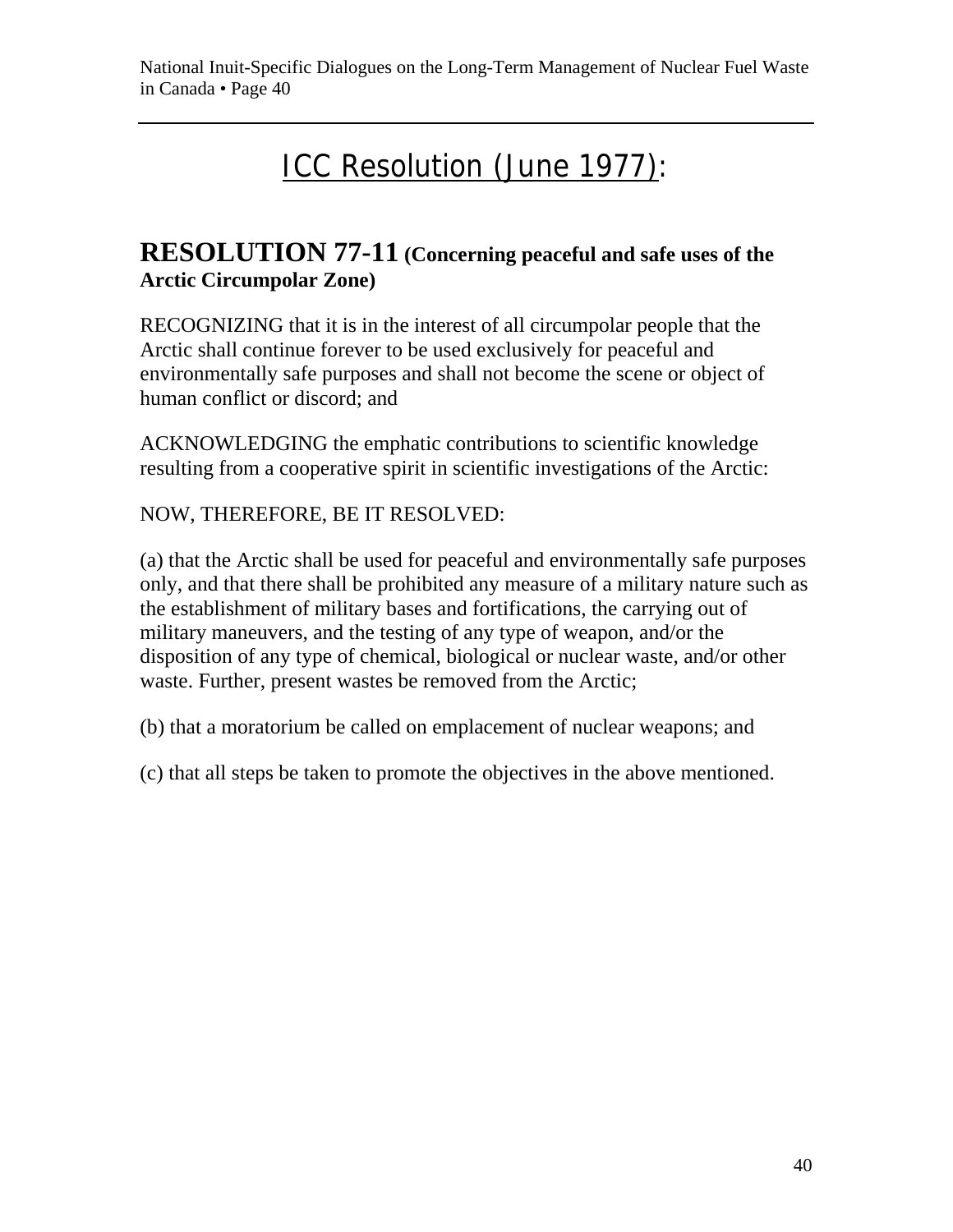### **Appendix F: Acronyms**